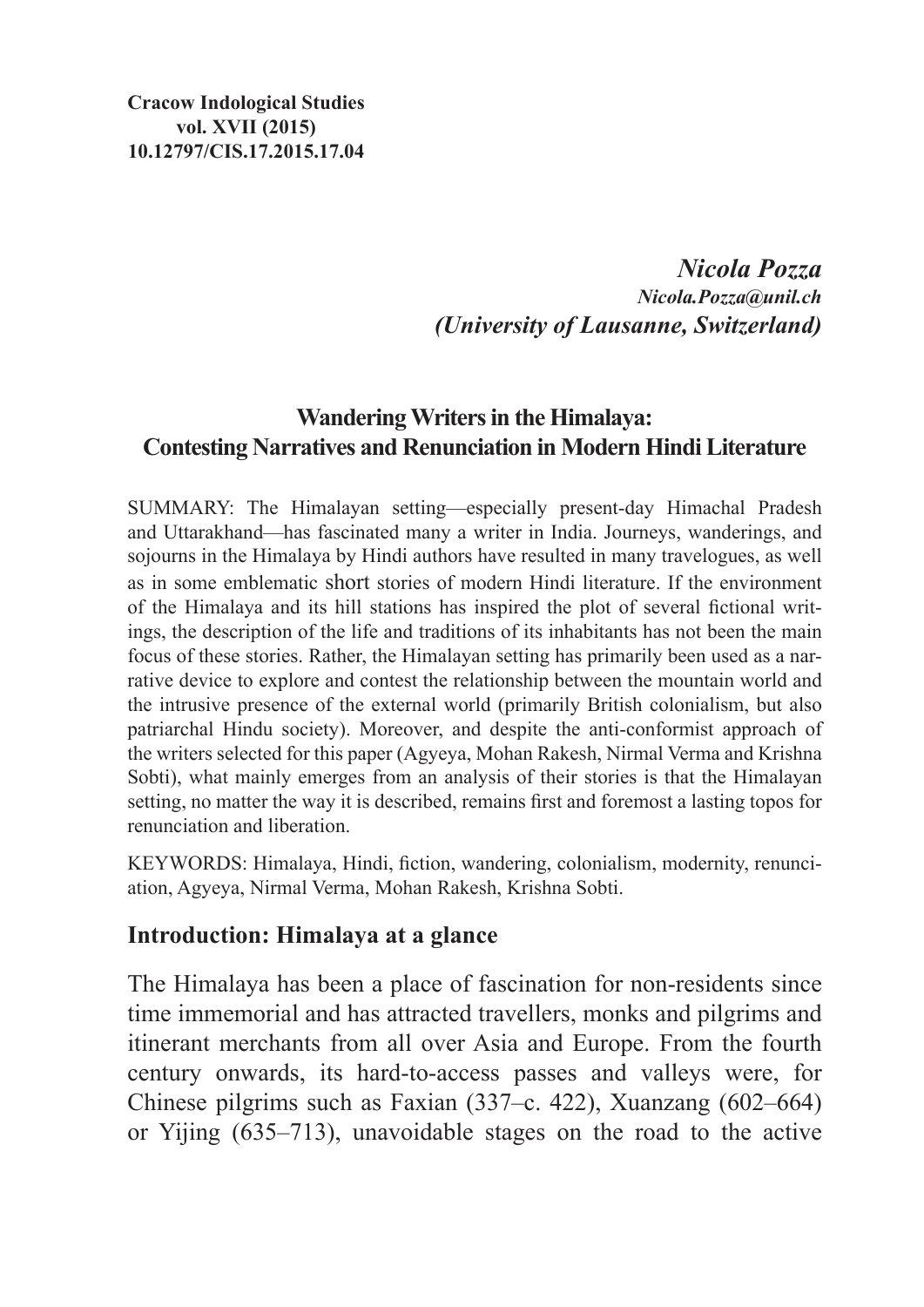religious centres of the subcontinent, such as Nalanda. Later on, from the 17th century onwards, this part of India has also fascinated European travellers (Teltscher 2002: 191–93). Around 1810, the beauty of its landscapes and the rich mythology that was associated with its inhabitants became the focus of interest and fascination of British scholars and administrators:

For over twenty years thereafter, the *Asiatick Researches* published article after article describing travelers' attempts to trace the course of India's fabled rivers to their sources or to ascend its mountain ranges to survey vistas previously unattained by a European. These narratives are the colonial administration's answer to the Romantic landscapes rendered by such British artists as J.M.W. Turner and Joseph Wright. On a literary level, they consistently proclaimed the power of the landscape to elicit particular emotional reactions, its alluring danger, and its encouragement to the attainment of a religious vision. (Pennington 2005: 133)

Coupled with "cartographic and strategic" interests and the valorisation of heroic journeys to "unknown" places in the mind of the British, the hilly valleys also held appeal because of their rather pleasant climate. In contrast to the plains, which in the  $19<sup>th</sup>$  century were seen more and more as "a stark, heat-shimmering, monotonously unvarying landscape, teeming with millions of idol-worshipping, disease-ridden people" (Kennedy 1996: 61), the hills became the new centre of attraction, either for their sanatoriums and touristic stations or for their new strategic role, be it as the summer capital of the British Raj in the case of Shimla (with official recognition in 1864), or as the seasonal headquarters of some of the provincial governments in Darjeeling, Shillong, and Nainital (*ibid.*: 4). After many environmental transformations (first, a radical deforestation and then its reforestation, but also the plantation of orchards), $<sup>1</sup>$  the Indian</sup> hills<sup>2</sup> became a kind of "Eden" for the British (*ibid.*: 62). This metaphor

<sup>&</sup>quot;It has been claimed that the first English apple tree to be transplanted into Indian soil was nurtured in Mussoorie" *(ibid.*: 47), around 1838.<br><sup>2</sup> Actually mountains, but the British preferred to minimize their size

and called them "hills" in order to scale back "the overwhelming force of the landscape" (*ibid*.).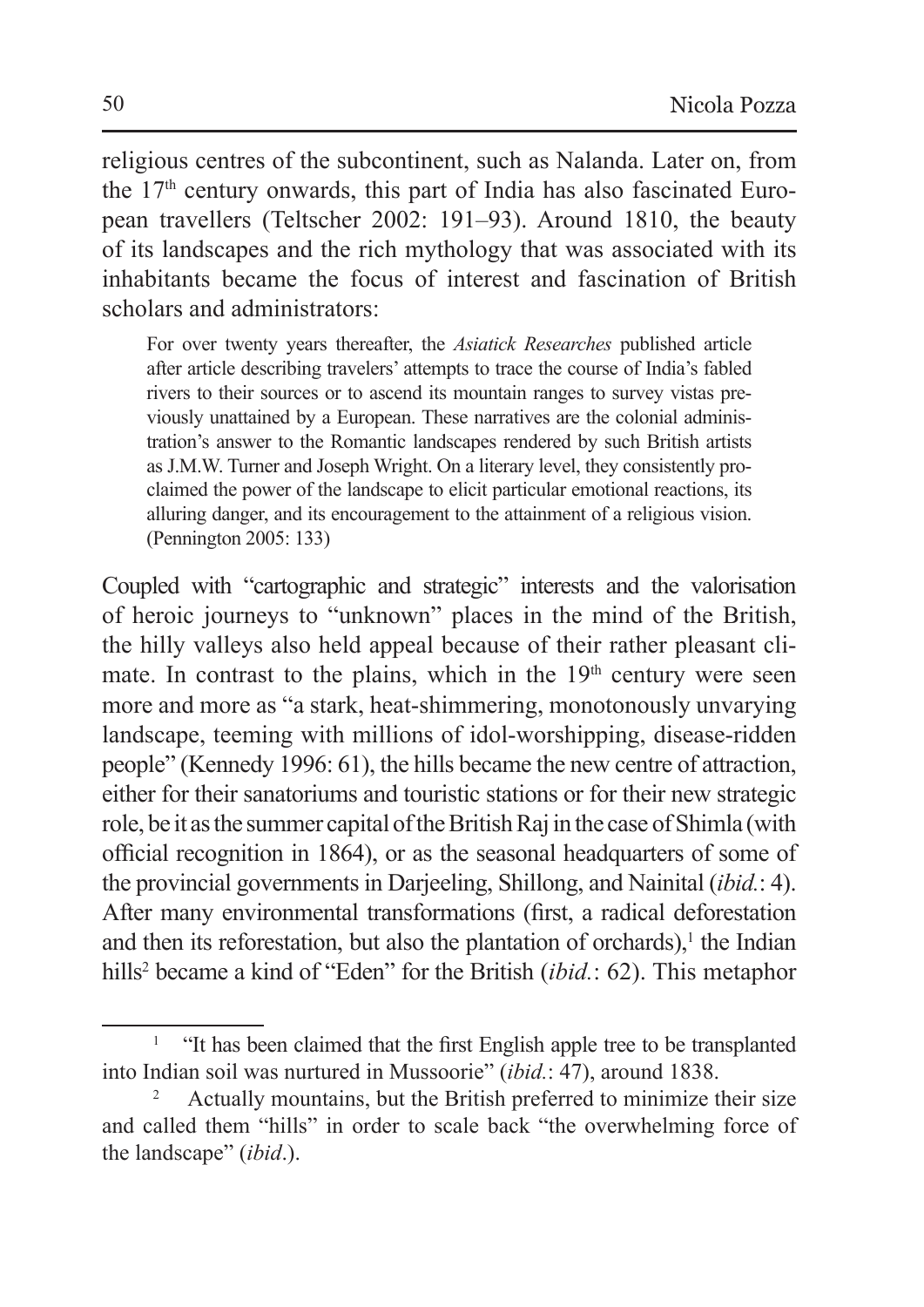can also be applied to the way the colonists shaped the ethnographic image of the indigenous:

The recurrent emphasis given to the gulf between the hills and the plains was essential to the ethnographic image of the peoples who inhabited the hills. […] Boundaries were drawn that assured the officials and others who patronized the hill stations that these enclaves and their aboriginals were a world apart from the harrying subcontinent with its confusing, contentious, and subversive hordes. […] The purpose of these tropes [i.e. moral innocence of the noble savage, rustic simplicity of the pastoral life, primitive egalitarianism of the peasant village] was clear—to fashion an image of these peoples as the noble guardians of Edenic sanctuaries. (*ibid.*: 87)

This image of the hill populations and its tropes has had a lasting effect on the mind not only of the European but also of the Indian, as will be seen in some of the short stories analysed below. The opposition between the plain and the hills has then been extended to an opposition between the "artificial" life of the modern urban centres and the "purity" of the Indian countryside and mountains in the 1910s–1940s. This antagonistic representation was best developed by M. K. Gandhi, whose idealistic notion of the village was itself indebted to British romanticism through Theosophy. In Gandhi's belief, India was to become a genuinely free country only if its socio-political structure and ideals were based on the model of the village:

I am convinced that if India is to attain true freedom and through India the world also, then sooner or later the fact must be recognised that people will have to live in villages, not in towns, in huts, not in palaces. Crores of people will never be able to live at peace with each other in towns and palaces. […] We can realise truth and non-violence only in the simplicity of village life.3

This part of the country and its projected way of life has remained an object of fascination, and covetousness, in the mind of outsiders, be it from the point of view of culture, religion or nationalism.

<sup>3</sup> Gandhi 1997: 150 ("Letter to Nehru, Oct. 5, 1945").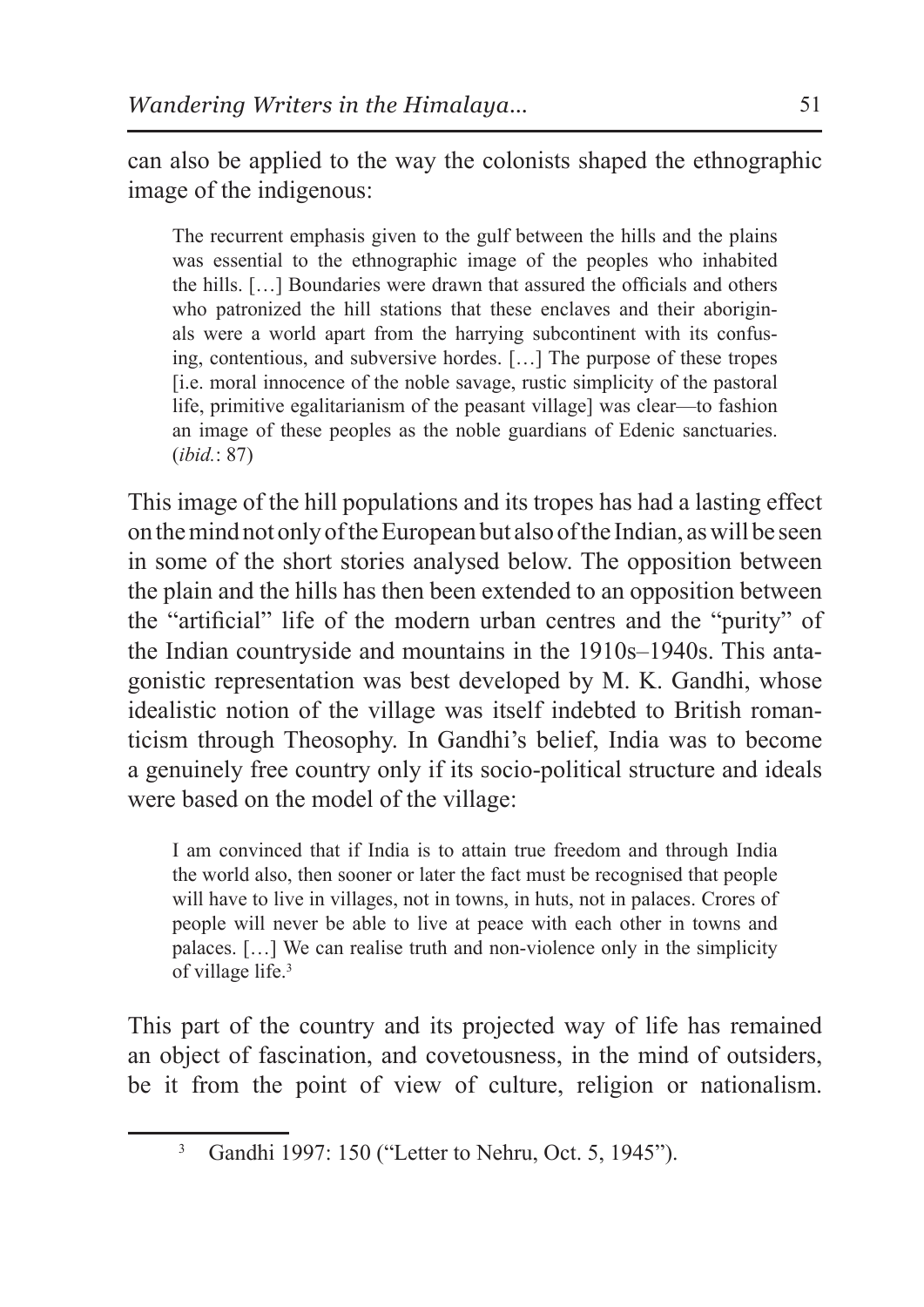Since India gained its independence in 1947, the integrity and unity of the country has constantly been one of her most important issues. The disputed borders between India and Pakistan as well as China are the result of unresolved territorial claims and conflicts dating back to the 19th century, and are at the origin of the 1962 Sino-Indian War and the 1947 and 1965 Indo-Pakistani Wars. Claims of territories by the surrounding countries and claims of autonomy by local populations and provinces have always been considered by the central government as an attack on the whole that constitutes the country. Sustaining this idea that India forms an undividable unit is the well-known leitmotiv of "unity in diversity", implying that behind the effective variety of cultures, languages and religions that form the nation, lies an unity, an "Indian essence" that links every single part of the nation and that cannot in any way be broken without causing the end of that entity that is India.<sup>4</sup>

One of the main regions that has been at the centre of this attention and that has epitomized this idea of cultural diversity seen as eminently important to the constitution of the identity of India is, precisely, the Himalaya.5 The will to integrate its populations and cultures into the "patchwork" that constitutes India is explicitly present in the position of both India's first Prime Minister Jawaharlal Nehru and his daughter, Indira Gandhi, third Prime Minister of the country. Daniela Berti (2009a: 10) explains how Nehru made use of the various folkloric dances from the Himalaya by inserting them into military

<sup>4</sup> Jawaharlal Nehru was very clear with regard to the question of the integrity of the nation, especially during the 1950s, at the peak of the demands for the reorganisation of the States on a linguistic basis; see Brass 1990: 149ff.

<sup>5</sup> It must be added that the Himalaya is also at the centre of attention in respect to economical and environmental issues through the question of hydroelectric resources and the construction of dams; this aspect will, however, not be dealt with here, as it does not intervene in the literary texts used in this paper.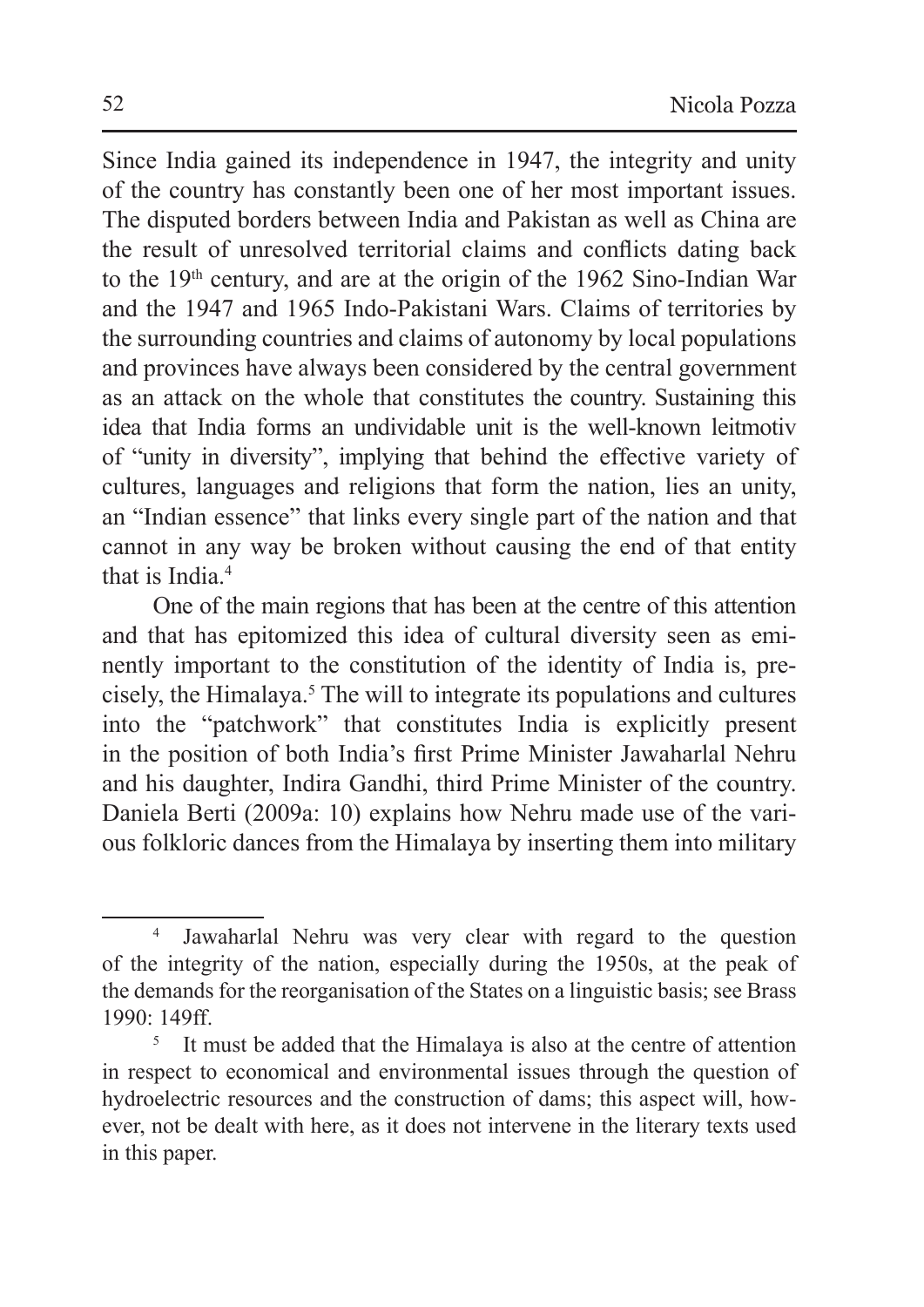parades in Delhi, like during the Republic Day, in order to integrate removed areas into national unity:

In the Nehruvian model, folkloric and tribal cultures are taken as symbols of an "authentically Indian" past, whose diversity serves a political agenda based on national unity conceived as secular. (My translation)

The forced link made between the Indian past and local folklore was a way for the central authorities to reclaim territories that had fallen into foreign hands by minimizing, if not ignoring, the latter's enduring presence and impact on the local populations. Bishnu Dey thus claims in 1955 in an editorial entitled "The Future of our Folk Art" that the impact of the British government was unable to completely destroy the life, culture and art of the villagers (quoted in *ibid.*: 5). Berti summarizes the position of Dey's editorial, which corresponds also to the discourse of official booklets distributed during the Republic Day thirty years later:

Indian villages are seen as ideal and harmonious societies, "cradles" of an artistic sense that is conceived as "authentically Indian" because it has been unaffected by western colonization, and thus can be used in building a "truly" national culture". (*Ibid*.: 4)

In these two short quotations, Berti draws our attention to (at least) two aspects that have framed outsiders' (i.e. non-Himalayan) conceptions on these hilly regions and their inhabitants. First, these people are seen as living witnesses of the oldest Hindu civilization and need, therefore, to be treated with care, like old and precious pieces of antiquity or jewels. Secondly, if these populations and their art are considered as "authentic", it is because they have so far been spared by the "destructive" impact of western civilization. Of course, these "official" interpretations of the past clearly contradict both historical facts (see Kennedy 1996) and literary "testimonies" (see short stories below).

The above-mentioned leitmotiv of the integration of specific "folk" cultures into the unity that is India has, however, not been limited to the secularist position of Nehru and Indira Gandhi.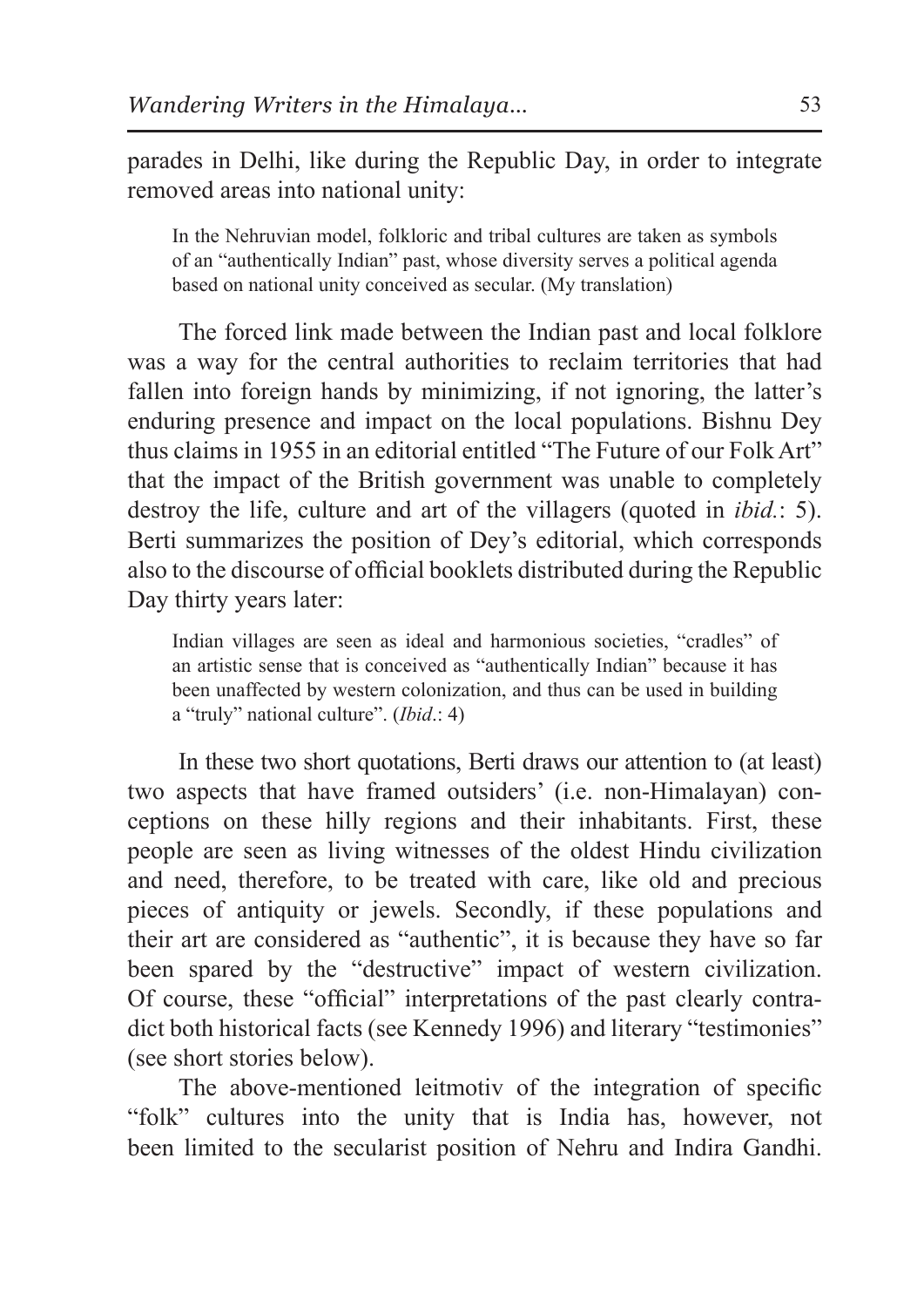Hindu nationalist leaders too—although the axioms of their approach is completely different from Nehru and Gandhi—have tended to incorporate and assimilate the specificities of these cultures under a unique banner, in this case the saffron banner of the Hinduisation of the country. In order to incorporate the various cultures of the Himalaya into a pan-Indian Hindu identity, their aim is to show—or even to "prove" with the help of recognized scientific methods (archaeology, etc.) the Aryan and Vedic origin of these peoples and their gods and goddesses (Berti 2009a: 15, 17). Here, "regional and tribal differences, far from being idealized as the trace of an 'authentically Indian' past (in the Nehruvian way), will instead be considered screens beyond which one must go back to uncover the 'Aryan' past" (*ibid.*: 12).

Thus, in the 20<sup>th</sup> century, the Himalaya and its inhabitants became, as never before, not only the focus of attention of the new politics and their representations of the country, but also of Indian tourism and travel writing.<sup>6</sup> With this context in mind, it would be interesting to look at the literary field and see how Hindi writers have represented the Himalaya in their works and how they have explored the loci of power with regard to the hills *versus* plains relationship. For that purpose, the following questions will guide the analysis of the fictional texts presented in the next part of this contribution7 : How do

<sup>6</sup> On this aspect, see Chandra 2007. Travel discourse on the Himalaya was closely linked to the nationalist agenda: "The new travel discourse that was emerging in the first quarter of the  $20<sup>th</sup>$  century through the children's journal in Hindi was a direct outcome of nationalist pedagogy—to make disciplined tourists, to orient them towards a love of the country and the rural in tandem with a nationalist reformist agenda. This nationalist project was invariably caught up in the tension between seeking modernity on the one hand, and producing its critique on the other." (*ibid.*: 296) Writing about one's travel into the hills was also a way to stress one's class and "a means to register the fact that one had arrived" (*ibid.*: 314), partly in response to a "huge complex" towards the British (*ibid.*: 316).

Given the number, and the length, of the short stories retained for this contribution, a close and complete analysis of the texts is not possible here.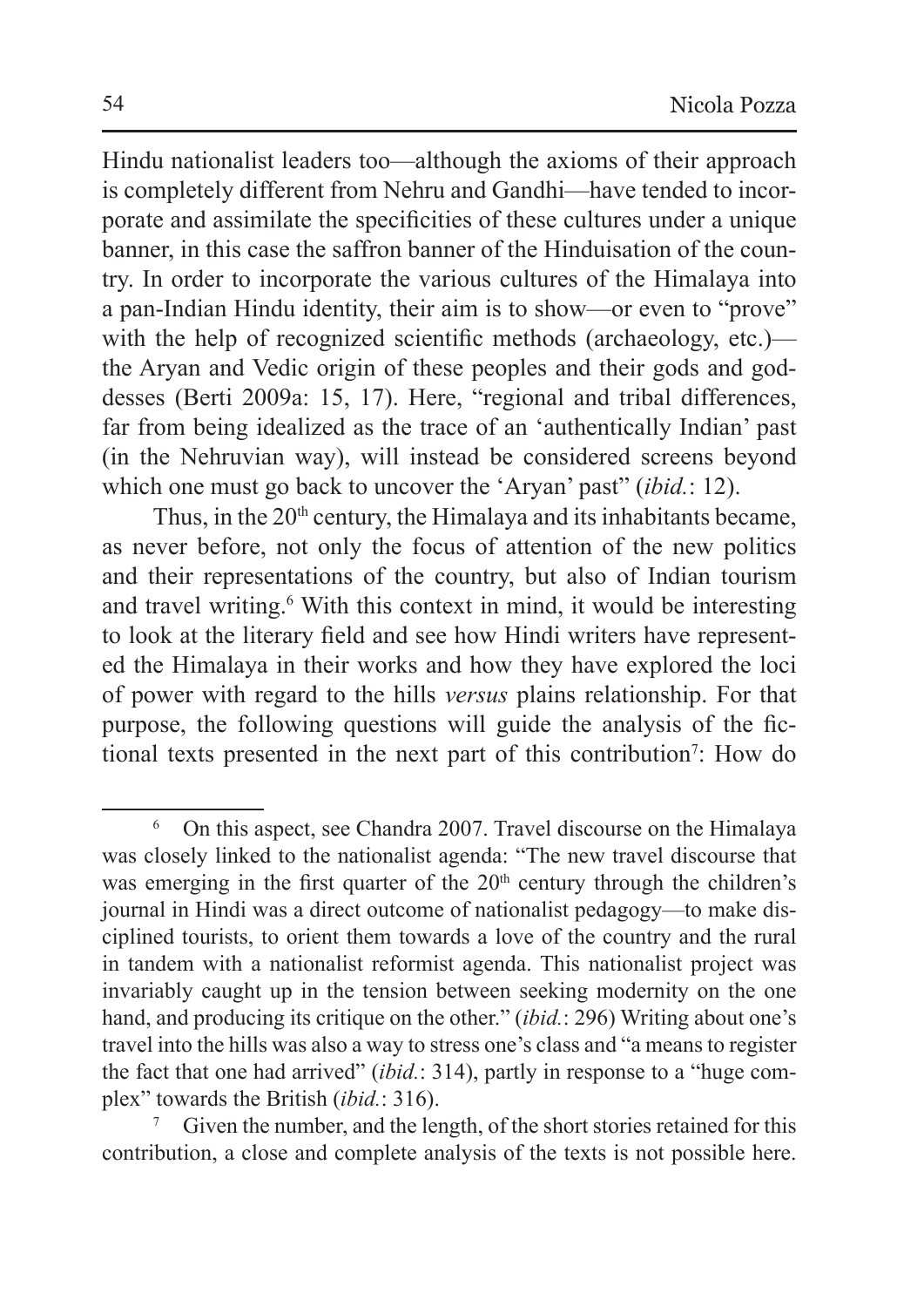the writers deal with the nationalist notion of Himalayan populations being the *inheritors and living witnesses* of the ancient and authentic Hindu civilization? How do they represent the *specificity* of the hill cultures? And how do they depict and "stage" the *contact*, or its absence, *between these populations and the outsiders*, especially westerners? It will appear from the readings of the short stories selected for this study that if Agyeya addresses to some extent these issues in the pre-Independence period, the authors writing after 1947 (Mohan Rakesh, Nirmal Verma and Krishna Sobti in this paper) are rather evasive on the same topics. However, as it will be seen in the conclusion, there is another topic—a trope one could say—that constantly emerges from these texts: the Himalaya seen first and foremost as a lasting, although changing, topos for renunciation and liberation.

# **Analysis of a selection of Hindi short stories focused on the Himalaya**

The short stories selected for this paper have in common, firstly, the fact that they are all set in the Himalaya, from Manali in the Kullu valley to present-day Meghalaya, via Mussoorie and Nainital (the name of the places mentioned in the stories are shown in Figure 1 below, except for the story set in Meghalaya). Secondly, the stories all belong to authors who played a pioneering role in the development of modern Hindi literature, especially in its experimental and modernist sensibilities. These writers all interrogated the dominant social norms and values of their time, and valued style and language as much as the message they wanted to convey.<sup>8</sup> The selected stories cover two distinct

Only the most important aspects for the questions raised here are developed in the next part of the paper.

<sup>8</sup> Of course, other authors too have written on the Himalaya and could have been of interest to this research. It goes without saying that it would have gone far beyond the scope of this contribution to include them all, not to speak of the authors who do not directly correspond to the criteria set out here. One can especially think of Yashpal (1903–1976), who notoriously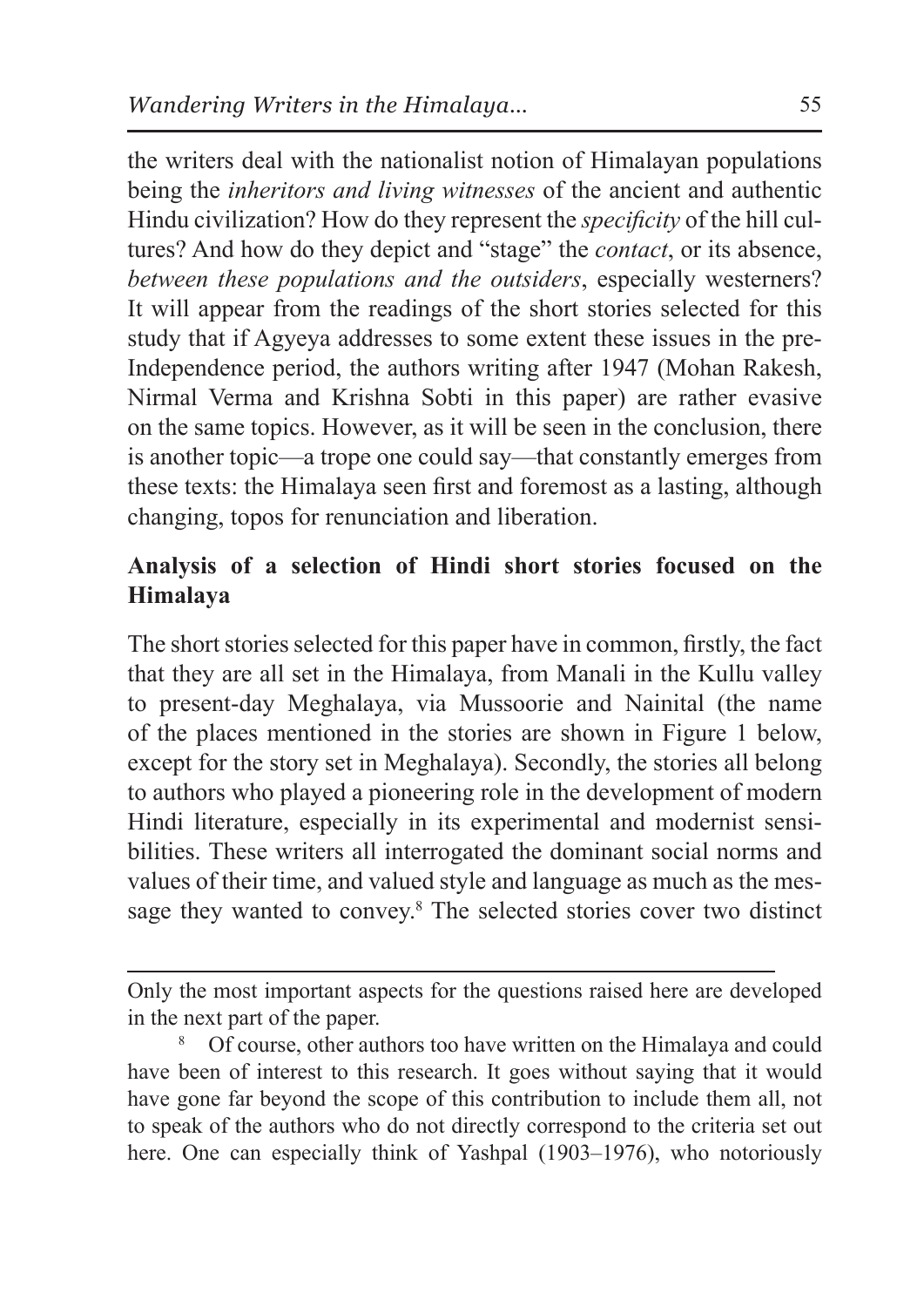periods: the first group includes four stories written before the Independence by Agyeya. The second group includes three illustrative stories of the postcolonial period, more or less closely linked to the *naī kahānī* (New Story) movement, by Nirmal Verma, Mohan Rakesh and Krishna Sobti. If each group would be interesting to analyse in itself, a selection and comparison of stories belonging to two distinct periods is all the more heuristically useful in regard to some of the evolutions and changes that have taken place ivn Hindi literature with regard to the representation of the Himalaya as a narrative device.<sup>9</sup>



Figure 1.

wrote many stories set in the Himalayan background (for instance, "Tūfān kā daityă", "Śikāyat" or "Puruṣ bhagvān"), but whose literary sensibility significantly departed from the authors selected here. Nevertheless, if the description of local cultures is sometimes more developed in Yashpal's stories (like in "Tūfān kā daityă") than in Agyeya's, here too the life and customs of the Himalayan communities are never the main topic of his short stories and, as with the works used for this paper, the Himalayan setting is first and foremost a narrative device for exposing the author's critical views, dominated by Marxism, on the conservative and unegalitarian Hindu society as he saw it.

It must be noted right away that this comparison is only meant as a contrastive device allowing for some historical depth (to be refined and expanded by further research), and does not aim at providing an exhaustive picture of Hindi literature on the topic.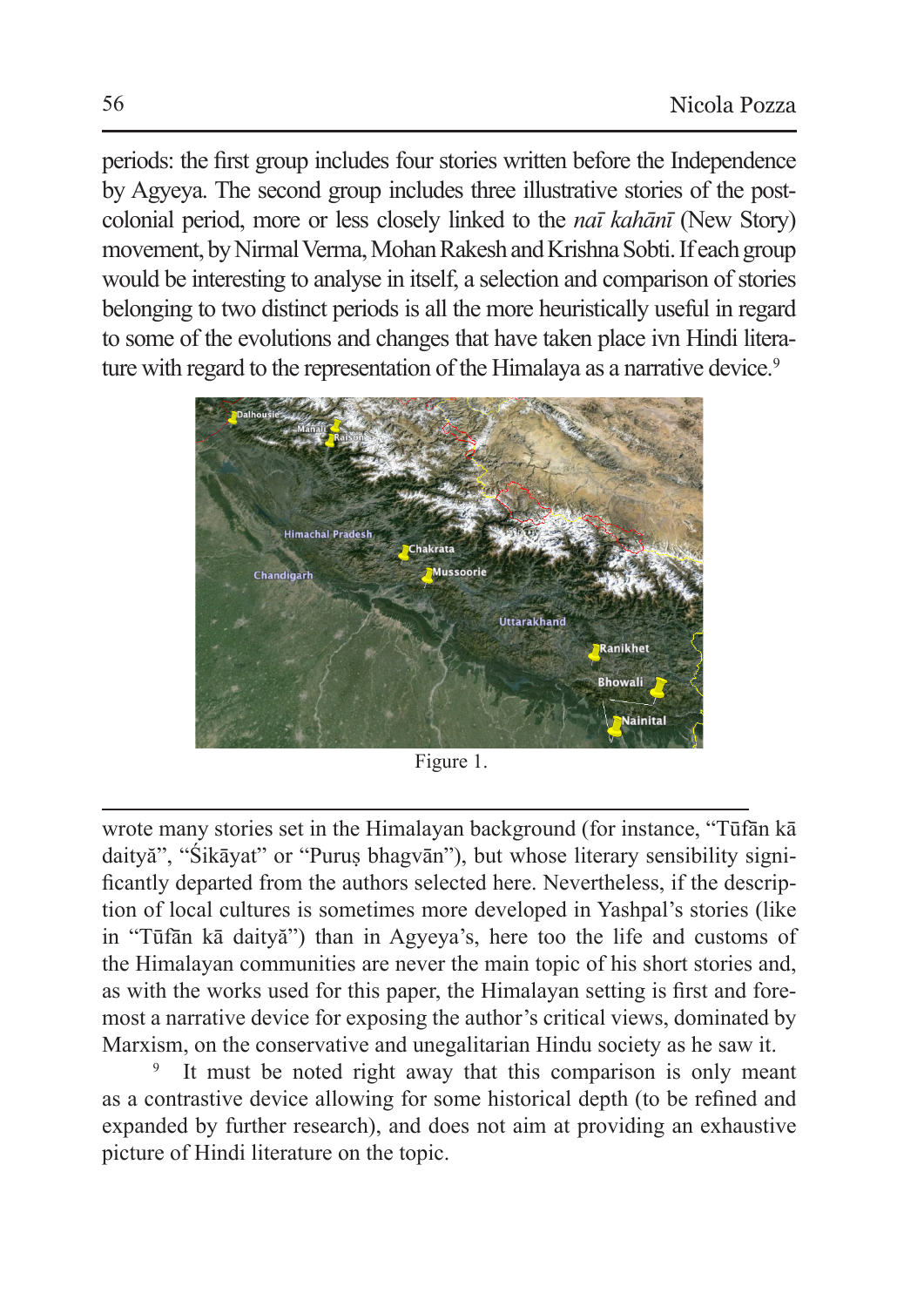#### **First period: short stories by Agyeya, pre-1947**

Saccidanand Hiranand Vatsyayan 'Agyeya' (1911–1987) was one of the most important writers of modern Hindi literature and is still highly praised in India today. Although his fame has not crossed the borders of his country, his influence on modern Hindi and Indian literature at large remains uncontested.10 Even if his criticism against his own Brahmanic social milieu has been constant, in parallel with a deep affinity with western cultures and literatures, Agyeya, nevertheless, made constant use of references from the Sanskrit tradition.

Among the short stories Agyeya wrote before the Independence, four are of major interest for our present purposes, as they provide very rich information on the way the author perceived the relation between the colonial power and the dominating Indian society on the one hand, and the Himalayan population and its environment on the other. These are "Pahāṛī jīvan" ("Mountain Life", written in 1934), "Seb aur dev" ("Apples and Gods", 1937), "Bandoṁ kā khudā, khudā ke bande" ("The God of Servants, the Servants of God", 1941), and "Hīlī-bon kī battakheṁ" ("Hili-Bon's Geese", 1947). Their common feature is that all four deal with an intellectual city-dweller—or a captain of the army in the fourth text—who wants to enjoy some rest and peaceful walking in the hills, away from the turmoil of the city (or the duties of the army). The city, and the masculinised world of the army, symbolizes the damage and negative influence of modern civilization on the local cultures of the Himalaya. As we have seen in the previous part, this opposition between the "artificial" life of the cities and the "purity" of the Indian countryside and mountains, which is at the origin of the characters' trip to the hills, represents a trope during this period. "Pahārī jīvan" can be read as a programmatic story, containing most of

<sup>&</sup>lt;sup>10</sup> Parts of the following paragraphs are taken from my article "Scope and Limits of 'Inclusivism' in Modern South Asia: Questioning Tagore's and Agyeya's 'Universalism'", to be published in the next issue of *Politeja: The Journal of the Faculty of International and Political Studies of the Jagiellonian University in Krakow*, edited by Renata Czekalska & Agnieszka Kuczkiewicz-Fraś.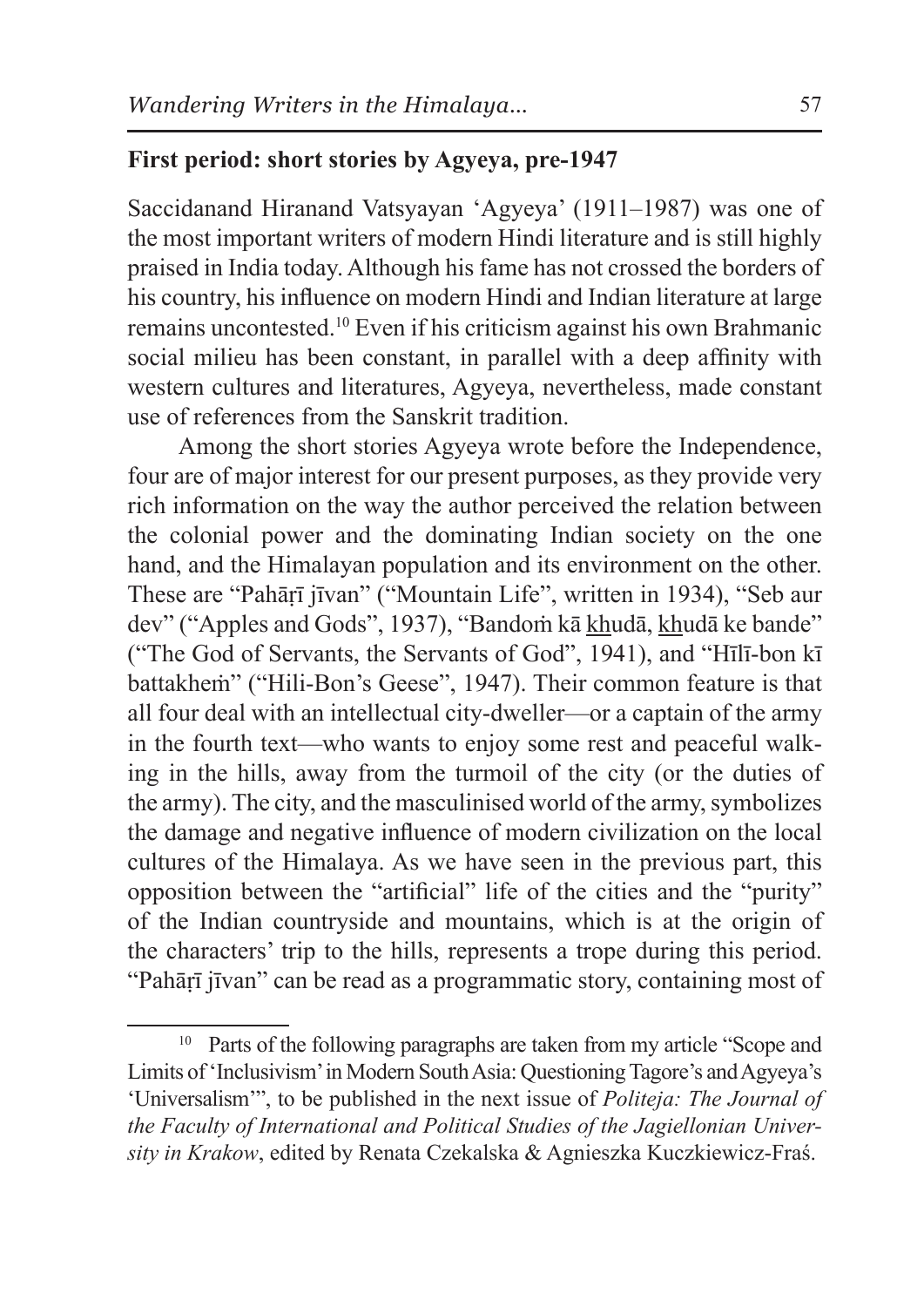the topics that Agyeya will develop in the three other texts presented in this paper: 1) the stranger, or non-indigenous visitor, who comes to the mountains in search of some "lost paradise", full of naiveté and preconceived ideas about the local population (as in "Seb aur dev"); 2) the wanderer who is in search of "liberation" in the immaculate beauty and peace of the Himalaya ("Bandoṁ kā khudā…"); and 3) the devastating impact of concupiscent and violent men from the plains on the life of the women in the hills ("Hīlī-bon kī battakheṁ"). Therefore, this story will not be analysed separately from the rest, but comments will be made on it in relation with the other stories as appropriate.

In "Seb aur dev", the narrator demonstrates the influence of colonial and romantic discourse on the behaviour of the main character, an Indian professor of archaeology based in Delhi, named Gajanan Pandit. On holidays, the professor decides to go for a walk in the mountains in order to admire the beauty of the Kullu valley, with the secret hope of finding some hidden treasure in that still "pure" part of the country:<sup>11</sup>

Here too, in the charming Kullu valley, he has come thinking that he will find relics of the most ancient civilization of India and samples of the handicraft belonging to the Hindu era, and statues in iron or precious stones or clay, and who knows what else…12

This interest in relics and ancient statues of gods and goddesses is not unique to this story, as it finds an echo several decades later in thewords of the famous traveller and Tibetologist Rahul Sankrityayan (1893–1963), who feels disappointed when, visiting the same Kullu valley, he finds only "recent and ugly statues" instead of the ancient art he was dreaming of (Sankrityayan 2009: 32).

<sup>&</sup>lt;sup>11</sup> The writer himself stayed there a couple of months in 1935 after his years of imprisonment in Delhi, and devoted two chapters to that valley in his travelogue *Are yāyāvar rahegā yād?*, first published in 1953 (Agyeya 2001).

 $12$  Agyeya 1997: 376, my translation (यहां कुल्लू पहाड़ की सुरम्य उपत्यकाओं में भी वे यही सोचते हु ए आये हैं कि यहां भारत की प्राचीनतम सभ्यता के अवशेष उन्हें मिलेंगे, और हिन्दू-काल की शिल्प-कला के नमूने।).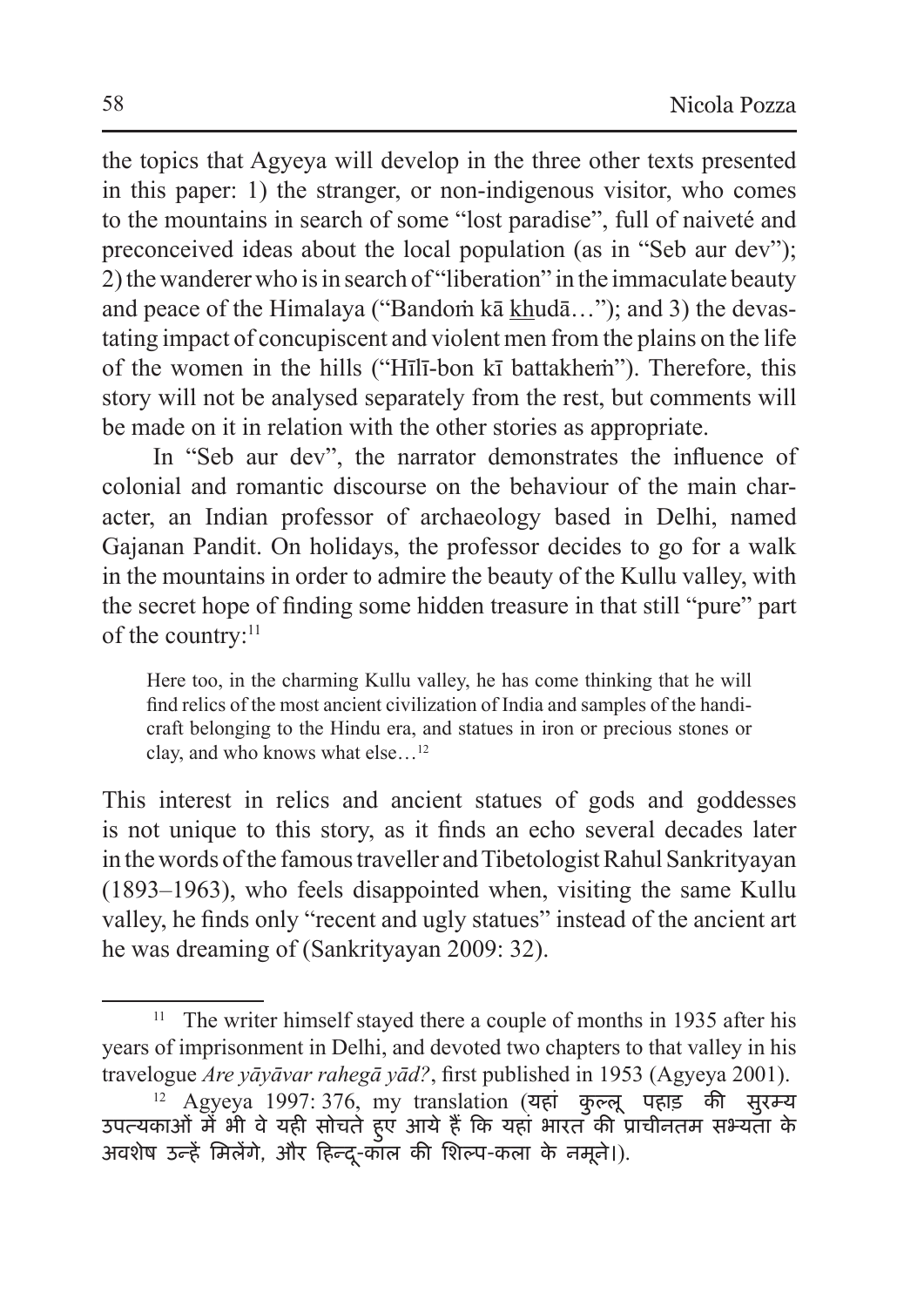In Agyeya's story, the professor's alternating feelings of wonder and disillusionment echo the various meetings and experiences marking each stage of his walk in the hills. Amidst an idyllic landscape, which the professor describes as Nature personified, he first comes across a "young hilly Rajput girl", whose "innocence makes her spontaneously start" when she sees this unexpected visitor (Agyeya 1997: 376). The beauty of the girl, compared in a poetic way to the beauty of the natural environment surrounding her, first arouses in his mind the image of a swan before giving place to the image of the goddess Sarasvati.<sup>13</sup> The professor asks her where she lives, but instead of giving him an answer, "she look[s] at him with awe and start[s] hurriedly climbing the hill" (Agyeya 1997: 377).

The next two paragraphs epitomize the way foreigners and European-educated Indians perceived, or could perceive, the "pristine and innocent temperament of these local populations":

Smiling, the professor continued his path. He really liked the innocence of that girl. How plain, simple and straightforward are these people, he started thinking. Playing in the comforting embrace of Nature, they have no worry, no apprehension, no greed, and no covetousness. They spend their days eating and drinking, grazing their cattle, and singing and dancing. It was but normal to feel shy at the view of a man not belonging to the place. What could these good creatures, immersed in their own world, have to do with foreigners?

Moving ahead, the professor started thinking. If these good people were no more alive, how could the relics of the ancient civilization remain as they are now? God forbids! If these people had been educated in the European way, they would have killed each other, and not even ashes would have remained of them.14

<sup>&</sup>lt;sup>13</sup> The presence of a little cascade between the professor and the Rajput girl adds an erotic connotation to this passage. On the erotic connotation of "running water" in Indian literature, see Damsteegt 2001a, especially note 7.

<sup>14</sup> *Ibid.* (प्रोफे सर साहब मुस्करा कर आगे चल दिये। बालिका का भोलापन उन्हें अच्छा-अच्छा-सा लगा। सोचने लगे, कितने सीधे सादे सरल स्वभाव के होते हैं यहां के लोग ! प्रकृति की सुखद गोद में खेलते हु ए इन्हें न फिक्र है, न खटका है, न लोभ लालच है। अपने खाते-पीते, ढोर चराते, गाते-नाचते दिन बिता देते हैं। तभी तो बाहर से आनेवाले आदमी को देखकर संकोच होता है। अपने-आप में लीन रहने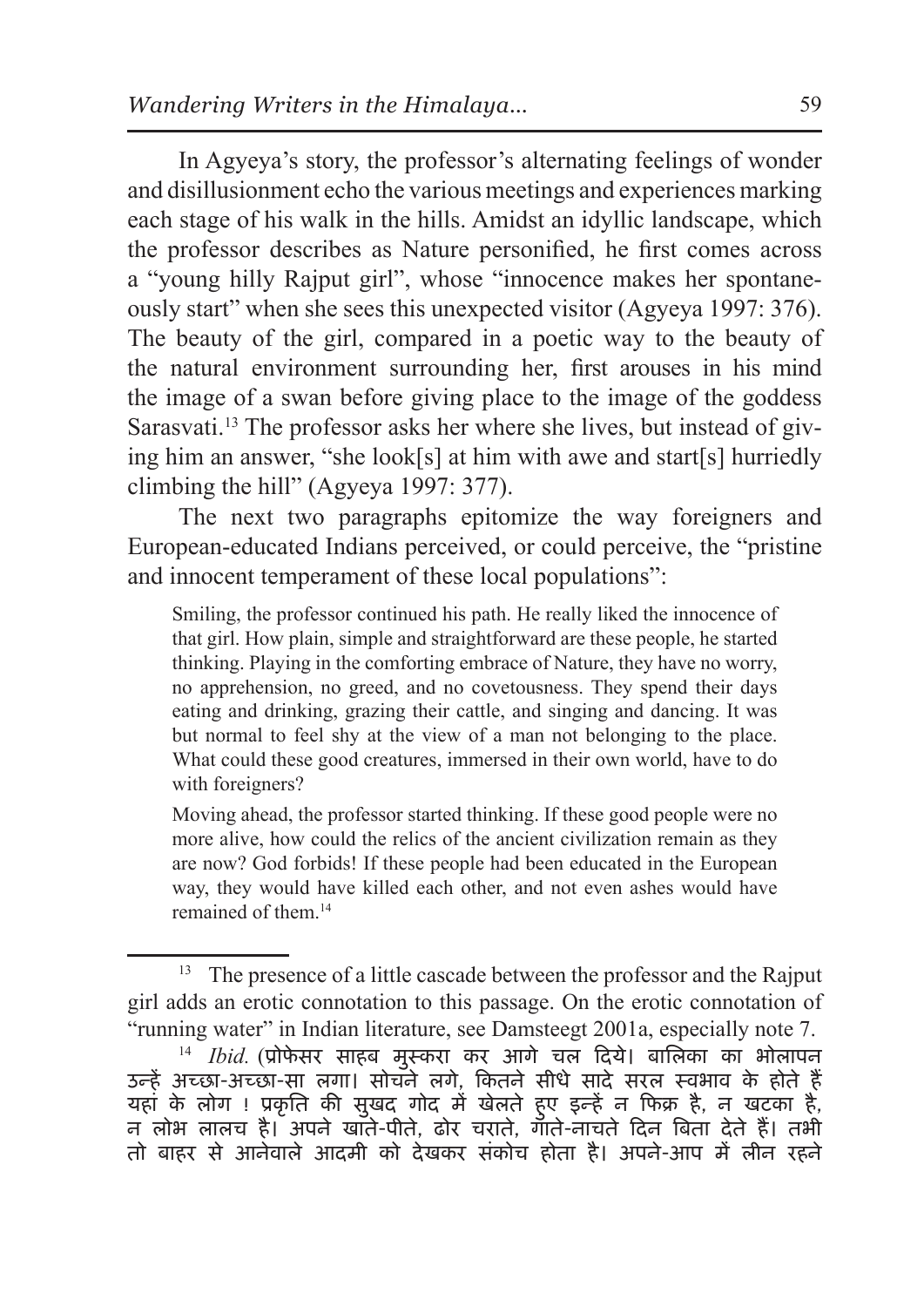In order to accentuate the negative effect European hegemony had on the subcontinent, the professor then thinks of the counter-example of Faxian and his epoch, when interfering with the people they were meeting was considered a major fault.

The main point in this first part of the story is the valorisation of the "naturally good" temperament of the hill populations, who are perceived as untouched by the negative effects of British education and dominion, unlike the situation in the Indian plains, where stealing and corruption of mind have become a rule.15 It must be noted here that this apparent naivety and ignorance of the real situation in the hills is related to the fictional character's view, representing a kind of elitist and European-educated city-dweller, and should not be misread

वाले इन भले प्राणियों को बाहरवालों से क्या सरोकार है ? आगे बढ़ते-बढ़ते प्रोफे सर साहब सोचने लगे, ऐसे भले लोग न होते, तो प्राचीन सभ्यता के जो अवशेष बचे हैं वे भी क्या रह जाते ? खुदा-न-खास्ता ये लोग यूरोपियन सभ्यता के सीखे हु ए होते तो एक-दूसरे को नोच कर खा जाते, उसकी राख भी न बची रहने देते।). This description of the girl is thus imitating, but only imitating, the way the British, and later on the Indian reformists, viewed the behaviour of indigenous women in the hills. Snehi (2011: 77) uses Kipling's short story "Lispeth" to illustrate this rhetoric: "Kipling's works show how the nature and sexuality of the women of the hills become an object of the colonial gaze. He assigns typical characteristics to hill women, like 'her falling in love at the first sight', 'openness about her feelings', 'unmanageable', 'barbarous and indelicate', and 'unclean'. Reforms attempted to control such active desires and aggressive impulses of women. The reorganization of gender relations, especially conjugality and the strengthening of patriarchy, proved to be the most crucial elements in this enterprise."

<sup>15</sup> The perception of the professor in this story echoes remarkably many old colonial representations of these populations. At the beginning of the nineteenth century, Captain Charles P.Kennedy, founder of Shimla hill station, wrote: "Where there is so little crime, it may be inferred that the morality of the inhabitants is the cause; certain it is that there is less falsehood and theft [among the Paharis of the Simla hills] than in any quarter of Asia" (quoted in Kennedy 1996: 63). Even if the story "Seb aur dev" is located in the Kullu valley and not in Shimla, the situation is described exactly along the same lines.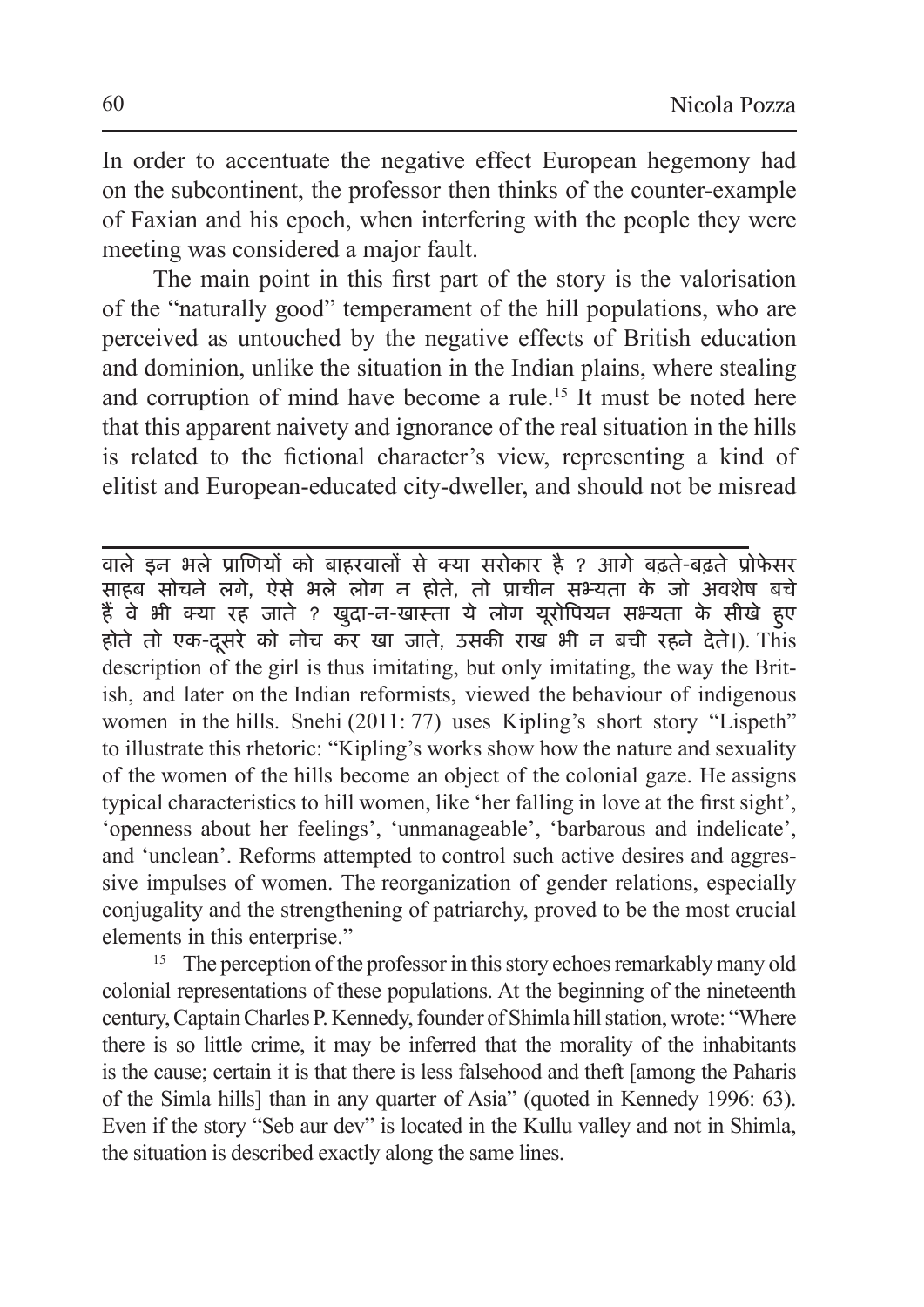as being the exact point of view of the author himself. Agyeya was all too well aware of the presence of the British administration and tourism in the Himalaya and of the impact on its population to be attributed such a perspective.<sup>16</sup>

The rosy picture is broken in the next part—in fact, the whole aim of the story is to subsequently unravel this naïve vision—, when the professor suddenly meets a boy stealing apples from trees. "It seemed to him that this boy was completely destroying, in one stroke, that noble and ancient civilization (*prācīn āryă sabhyătā*) that had been perpetuated intact for centuries, since the time of Faxian".<sup>17</sup> This is not an insignificant event, as it is the meeting with this same boy at the end of the story that will make the professor realize that, by taking away from an abandoned temple the beautiful statue of a local goddess (for "purely" archaeological motives, he thinks), he is indeed committing an even more serious robbery:

It was as if the professor had suddenly been struck by lightning. A sentence of a blinding light had been etched for a second before his eyes: "He has only stolen an apple; you have plundered a sanctuary!"18

Thus, the narrator makes us understand that the professor's "purely" academic and archaeological interest is no different from a robbery, and that he too—like anybody with modern education takes an active part in the transformation of indigenous cultures. Although the narrator condemns this attitude; the way he focuses his attention on the professor without giving voice to the local inhabitants supports, somehow, this hegemonic position. None of the indigenous

<sup>16</sup> The author precisely deals with this question in his *Are yāyāvar rahegā yād ?* (Agyeya 2001: 100–102).

 $17$  Agyeya 1997: 378 (उन्हें जान पड़ा कि यह लड़का उस सारी प्राचीन आर्य सभ्यता को एकसाथ ही नष्ट-भ्रष्ट किए दे रहा है जो फ़ाहियान के समय से सदियों पहले से अक्णषू्ण बनी चली आई है।).

<sup>18</sup> *Ibid*.: 382 (एकाएक प्रोफ़ेसर साहब पर मानो गाज गिरी। एक चौंधिया देनेवाला आलोक क्षण-भर उनके आगे जलकर एक वाक्य लिख गया, "इसने तो सेब ही चुराया है, तुम देवस्थान लूट लाए !").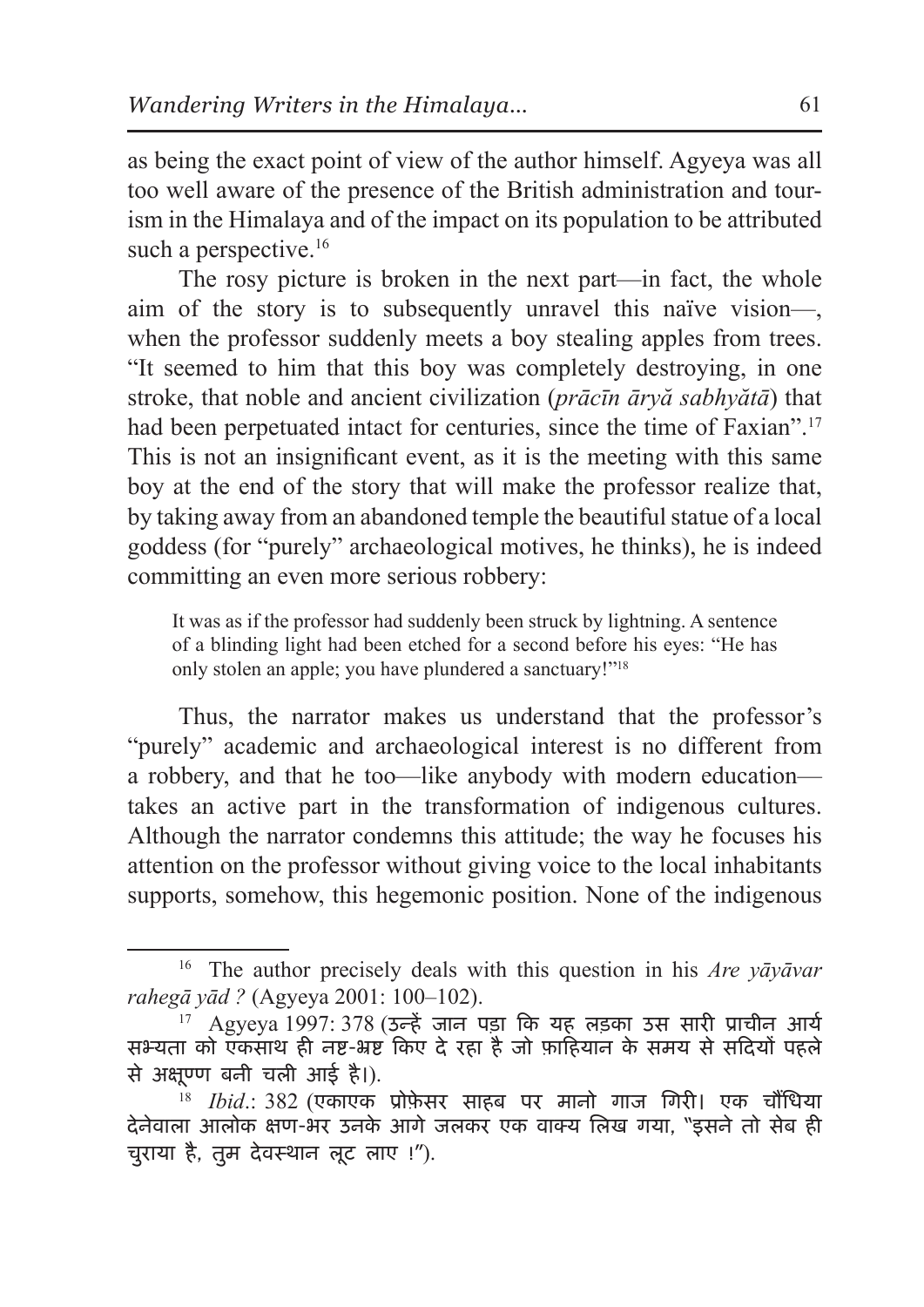characters utter a word in the story, except for the priest (*pujārī*) in Manali, who does not seem very interested in informing the professor about local temples and warns him, as it were, of spirits (*bhūt*) residing in the old ruined temple that contains the statue of the goddess (*devī*). Although the Hiḍimbā temple—temple of the most important local goddess of the valley<sup>19</sup>—is located in Manali, it is not this goddess that is meant here, as her temple is still active, unlike the temple of the story. These spirits belong, explains the *pujārī*, to the ancient "very glorious kings" of the place.

Reference is thus again made of the glorious past of the region, even if only spirits, stones and old statues remain from that period. The question might then be asked of whether there is, behind this stress on ancient times and the will to preserve the local cultures, a genuine interest on the part of the narrator in the specificities of their religious practices and beliefs. Actually, the story lacks information in this respect. Mention is made of the temple dedicated to the seer Manu, which owes its fame to its uniqueness in the world. It is linked to Hinduism in general and has nothing special to do with local peculiarities. The professor knows that there are hundreds of temples in the region and urges the *pujārī* to indicate him one of them.<sup>20</sup> It is then that the temple of the goddess is named.

<sup>19</sup> On the role played by Hiḍimbā (or Haḍimbā) in the valley, see Luchesi 2006: 69–73; on the still current importance of local deities in everyday life in Kullu, see Berti 2009b.

<sup>20</sup> It echoes a remark made by Agyeya in his travelogue *Are yāyāvar rahegā yād?* (Agyeya 2001: 88, my translation): "Kullu is the cradle of the primeval Hindu civilisation. Here, every town and village has its own god, who is worshipped by the people, installed in its own temple […]. Because of the hundreds of gods and goddesses and of their temples, and because of this huge assembly of gods, the province of Kullu has been named '*devătāoṁ kā añcal*' (valley of the gods)." (कुलू प्राचीन हिंदू सभ्यता का गहवारा है। यहां प्रत्येक कस्बे और ग्राम के अपने-अपने देवता है, जो अपने-अपने मंदिरों में बैठ हु ए ही लोगों की पूजा पाते हैं […] सैकड़ों देवी-देवताओं और उन के मंदिरों के कारण, और इस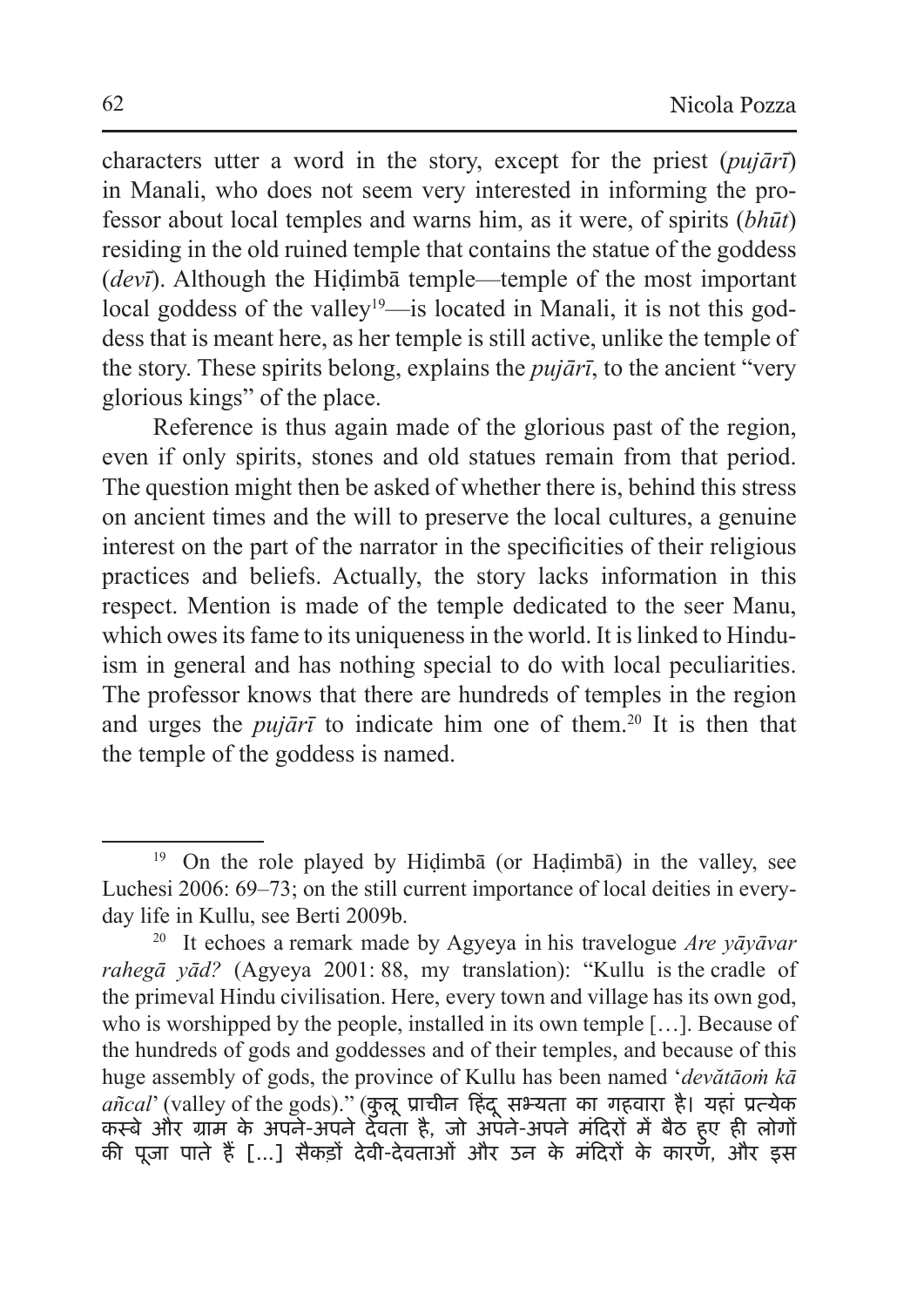Having reached the temple, the professor finds inside one black stone statue of the Devī, one brass statue of Gaṇeśa and one immaculate white *śivliṅg*, the phallic symbol of the god Śiva; nothing particular with regard to regional forms of religion. What sets the sequence a little bit apart from modern, mainstream Hinduism is the way the professor imagines the worship received by the statue:

For five hundred years it will have remained here. Who knows how many *pūjā* she must have received, by how many fresh, warm and pure blood sacrificial baths her divine beauty must have been cleansed, and now, for how many years has she had to endure the disgusting tickling of the long nosy antennas of these crawling insects... Phew, what indifference to the divine!<sup>21</sup>

The professor is tempted to take this invaluable statue and bring it to a museum. He, however, hesitates to do so and feels some fear in that desolate and silent hilly landscape: "What am I afraid of? Of ghosts (*pret*)? Am I superstitious (*andhaviśvāsī*), like local people, to believe in ghosts?" (*ibid.*). The notion of "superstition" is thus attached to the local believers—a notion that is used in other stories too, as will be seen below—with a slight touch of self-irony from the professor.

To sum up, we can note that no information is given in this story about the actual practices and believes of the local inhabitants. If the narrator makes us understand that the romantic vision of the professor about the life and populations of the Himalaya is erroneous, nothing is, nevertheless, said that would supply a deeper and more accurate knowledge of the people of Kullu. In "Pahārī jīvan" too, despite the strong desire of the main character (Girish, a student

विराट देव-सम्मेलन के कारण ही, कुलूप्रदेश का नाम 'देवताओं का अंचल' (वैली आफ़ द गाड्स) पड़ा है।).

 $21$  Agyeya 1997: 380 (पांच सौ वर्ष से यह यहीं पड़ी होगी; न जाने कितनी पूजा इस ने पाई होगी, कितनी बलियों के ताज़े गर्म-पूत रक्त से स्नान करके अपना दैवी सौन्दर्य निखारा होगा, और अब कितने बरसों से इन रेंगते हु ए कीड़ों की लम्बी-लम्बी जिज्ञासु मूँछों की ग्लानिजनक गुदगुदाहट सह रही होगी… उफ़, देवत्व की कितनी उपेक्षा !).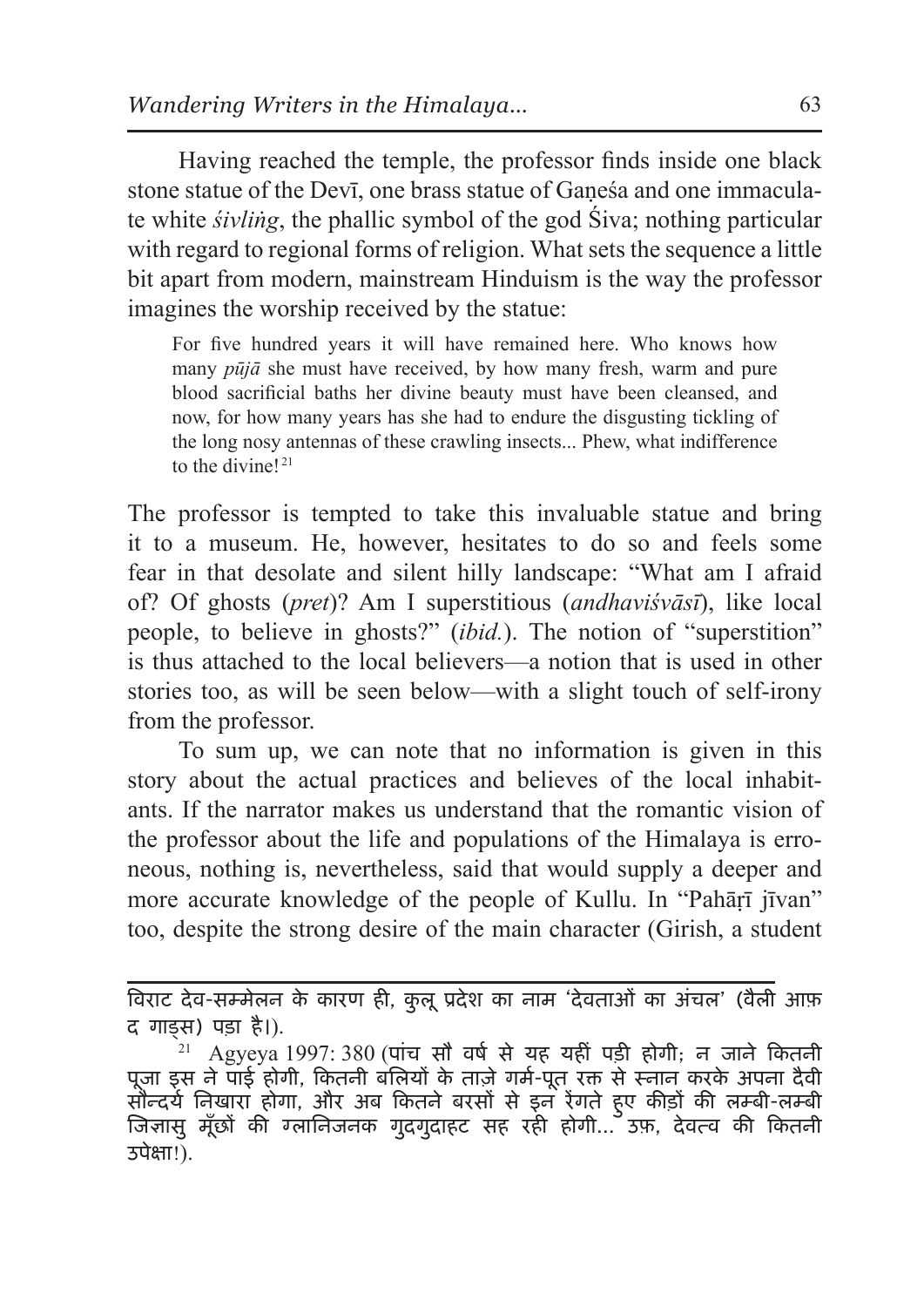from Lahore) to know the reality of mountain life (in this case, in Dalhousie, in present-day Himachal Pradesh) and the few descriptions that are made of the local people (mainly at the bus station), the hill-dwellers are in the end only described in their relationship of subordination to the harsh and dominating people from the plains (*ibid.*: 224, 227). In this story, the conclusion is that life in the mountains remains unfathomable and inaccessible to the outsider, because "mountains say nothing, they have no tongue at all" (*ibid.*: 228).

The contrast between the beauty of the Himalayan valleys and the "corrupted" European way of life is again highlighted in the short story "Bandoṁ kā khudā, khudā ke bande", which was written four years after "Seb aur dev" and follows a more or less similar plot. There, Anand, $2<sup>2</sup>$  a citizen who wants to flee the noise and dirtiness of his town, goes walking in the hills around Chakrata, a cantonment town in the district of Dehradun, not far from Mussoorie (see Figure 1). Heading towards a belvedere where, according to the guidebook he has read, he will be able to admire the snowy peaks surrounding Badrinath,<sup>23</sup> he thinks of the ugly houses he has seen on the way, bearing the inscription "For militaries only" and "For Europeans only". Saddened with this thought, he tries to remember that he is actually walking on the footpaths of "Chakrata, where blows the healthiest air throughout India, and where are found the nicest walks throughout India".24 But almost immediately, his path crosses that of two Europeans (*gore*) soldiers and, a few minutes later, two women "with red lips and too much makeup… exactly like the red tin roofs" (*ibid.*: 474) of the British bungalows they are coming from. All these unpleasant meetings

<sup>22</sup> The name Anand (*ānand*) is not without significance in this short story. It bears evident links with the philosophy either of the Advaita Vedānta or of Kashmir Shaivism, but also with Buddhism.

<sup>23</sup> One of the four major Hindu places of pilgrimage in that part of the Himalaya.

<sup>24</sup> *Ibid*.: 473 (चकरौते में ही, जहां की हवा भारत-भर की सबसे अधिक स्वास्थ्यकर हवा है जहां के रास्ते भारत भर के सर्वोत्तम सैर के रास्ते हैं).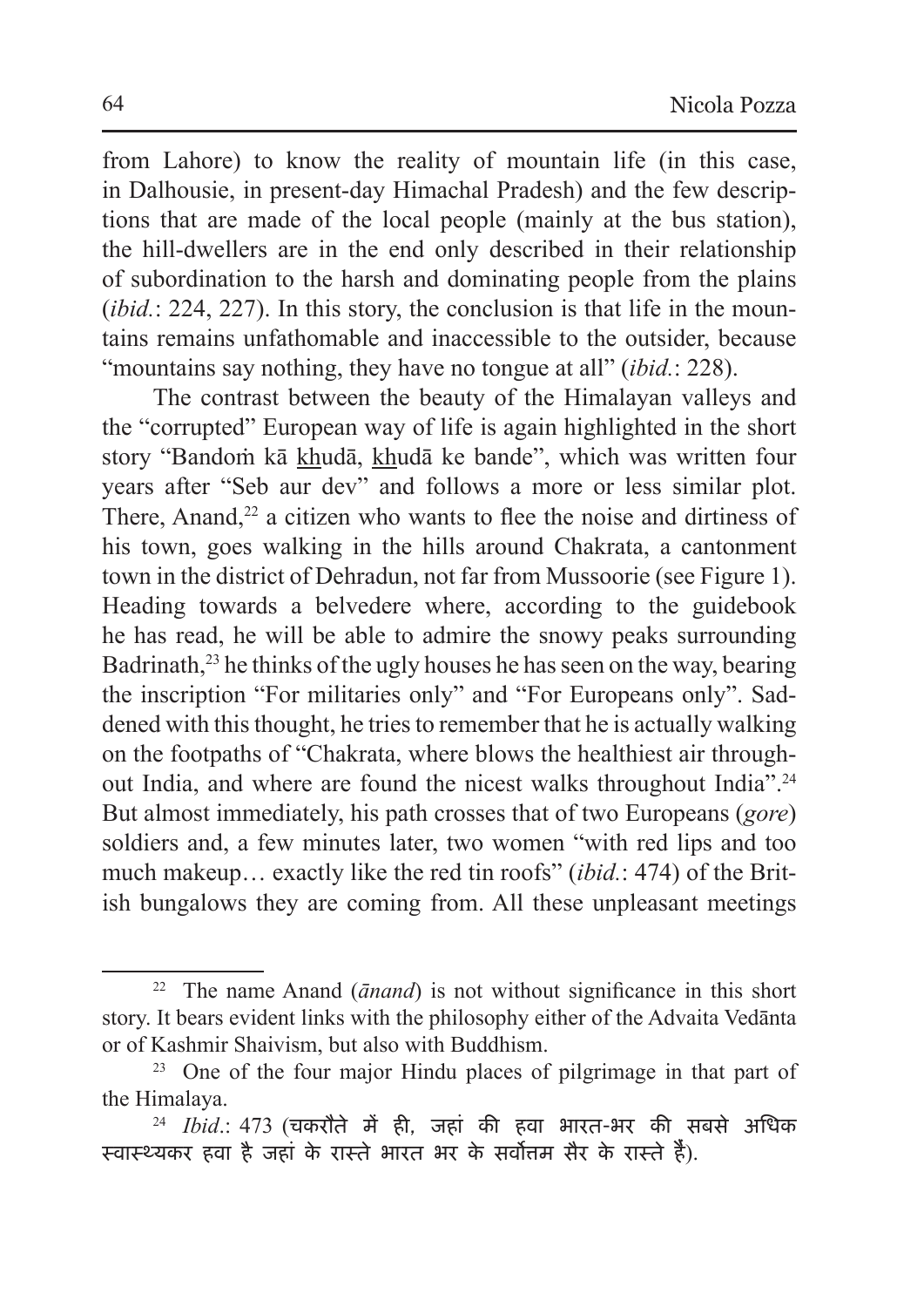increase his hatred of foreigners and their propensity to appropriate for themselves the things and places where they settle, to depersonalize them, like when British cartographers renamed all the Himalayan summits, thus denigrating the ancestral names given by the *Purāṇas* (*ibid.*). His desire to flee their presence increases even further and pushes him to hasten towards the belvedere, the goal of his trip.

In this part, antagonistic by nature, Anand's mind is constantly balancing between his hatred for whatever represents European colonialism (army, prostitutes, expanding modern cities, ugliness) and his desire to find an authentic, peaceful place in order to immerse himself in the "blameless and blissful beauty of the Himalaya" (*ibid.*: 473). As has previously been stated, this topic is already found in the story "Pahārī jīvan" *(ibid.*: 225). However, in the latter it is not linked at least explicitly—to the European presence, but to the Indian situation and the distressing life of its towns in the plains.

In the next part, the vocabulary used—highly philosophical and Sanskritized—as well as the emphasis on the idea of liberation (*mukti*), strongly link the cultural background of the story to the philosophies of Advaita Vedānta and Kashmir Shaivism.25 If this part of the story is extremely interesting with regard to modern interpretations of "classical" forms of Hinduism, it says nevertheless nothing about the cultural and religious features of the populations living in the Himalaya. Like in "Seb aur dev", the specificities of the Himalayan customs and believes do not form the topic of the story.

In this case, the main message conveyed by the story is the idea that such idealistic vision of a pure, untouched land where liberation

 $25$  In direct connection with the meaning attached to the name of the main character, Anand, but also with passages including some of the main concepts of these systems, like this one: मुक्ति के द्वार पर, जहां मानव ईश्वर को *प्रतिबिम्बित* करता है, जहां ईश्वर मानव की *शक्ति* का प्रक्षेपण हो जता है, जहां ईश्वर और मानव का साक्षात्कार होता है, जीवन के अन्तिम चरम एकान्त में—निभृत, आवाक्, *रहस्यमय, साक्षात् संगम*—किसी चीनी दार्शनिक ने कहा है, "जब मैं आर्नन्दित होता हूं तब मैं मौन होता हूं—" मौन ही *आनन्द* की चरमावस्था है, मौन ही परम *सत्य* है। मौन ही परम चिन्मतता है। (*ibid.*: 475, my emphasis).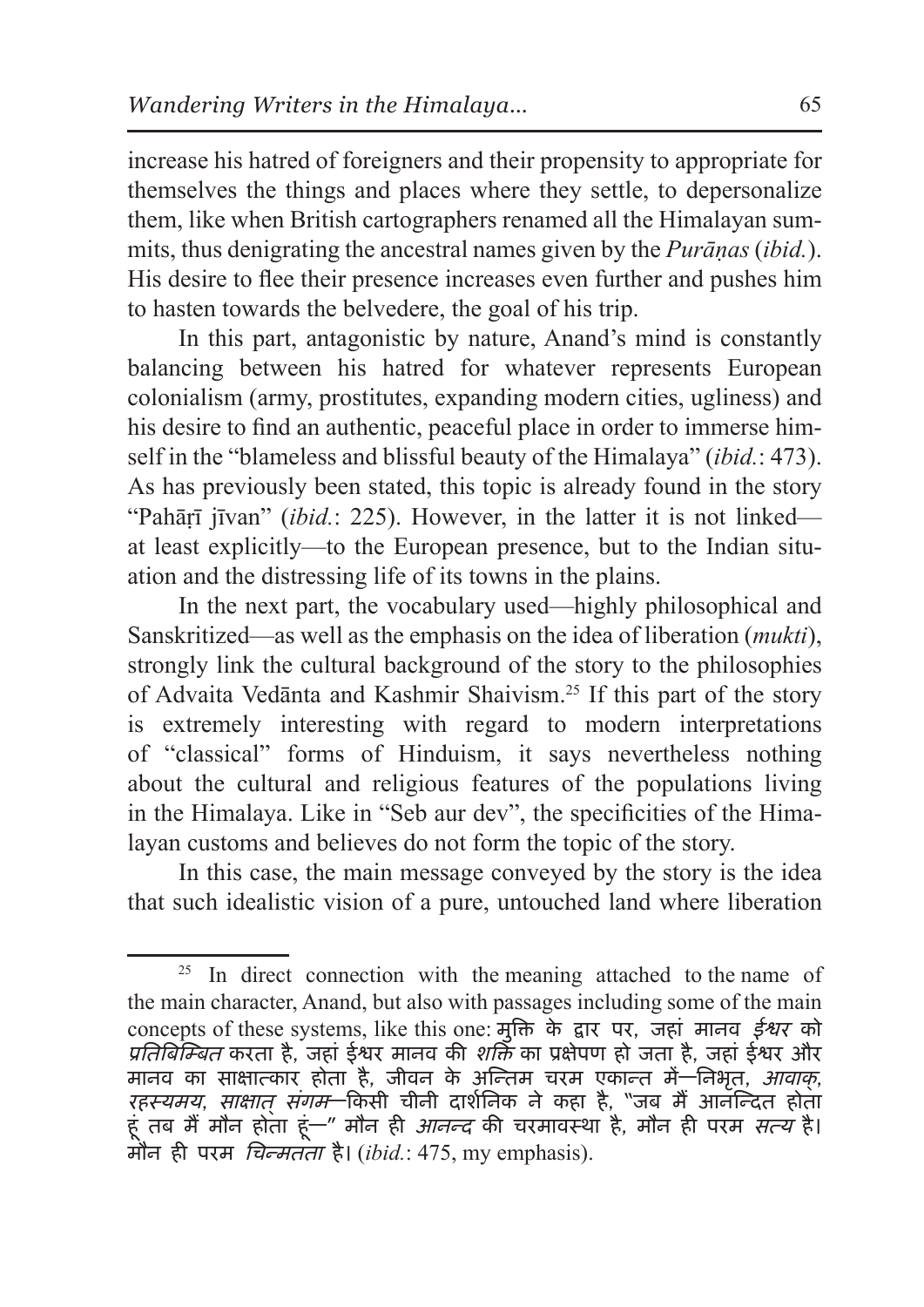would be possible is but a dream, an illusion.<sup>26</sup> There is no single space left in India that has remained preserved from the external world and its influences. Thus, in the third and last part (very short, just a few paragraphs), the whole dream attached to Anand's walk in the hills suddenly collapses when he sees, written on the bench at the belvedere, this insult: "Mother's… of the one who sits here" (*is beṁc par baithne vāle kī*...). In the end, even the mountain is "polluted" by an external, aggressive presence, and the heavenly peace Anand thought he would reach is destroyed by the insult written on the bench, a sign of the corrupted world he condemned but mistakenly thought to be able to abandon in the plains.<sup>27</sup>

Military presence in the hills and its violent behaviour towards the indigenous becomes the focus of the story "Hīlī-bon kī battakheṁ", written the same year of the Independence and belonging to the group of stories linked to the author's years in the army (1943–1946), during which he was mainly posted on the Burma front. In the wake and as a result, as it were, of the two previous stories analysed above, the "naïve" representation of the indigenous woman, which was seen as pure and close to her feeling in "Seb aur dev", is used here with a more tragic conclusion. In this story, the same contrast is made between the sensitive and spontaneous local woman and the rational and self-possessed, but potentially dangerous, stranger.28 The narrator

<sup>&</sup>lt;sup>26</sup> For a close analysis of this short story seen as a clear instance of anticolonial criticism in Hindi literature and questioning the topics of civilization and liberation, see Damsteegt 2001b.

<sup>&</sup>lt;sup>27</sup> Or, in Damsteegt's terms: "Anand has not been able to leave civilisation completely behind, has as though brought it with him", which, according to the scholar, "implies that freedom, finding God, is a matter of mentality rather than outward circumstances like cities or nature" (*ibid.*: 164).

<sup>&</sup>lt;sup>28</sup> The same pattern is already present in "Pahārī jīvan", for instance in this emblematic passage: "Who knows why he suddenly thought of Karuna [i.e. compassion, tenderness], one of his childhood friends and distant relative cousin, who continuously longs for going to the mountains and keeps saying that mountain life must be so spontaneous, so pure, so self-evident—as if she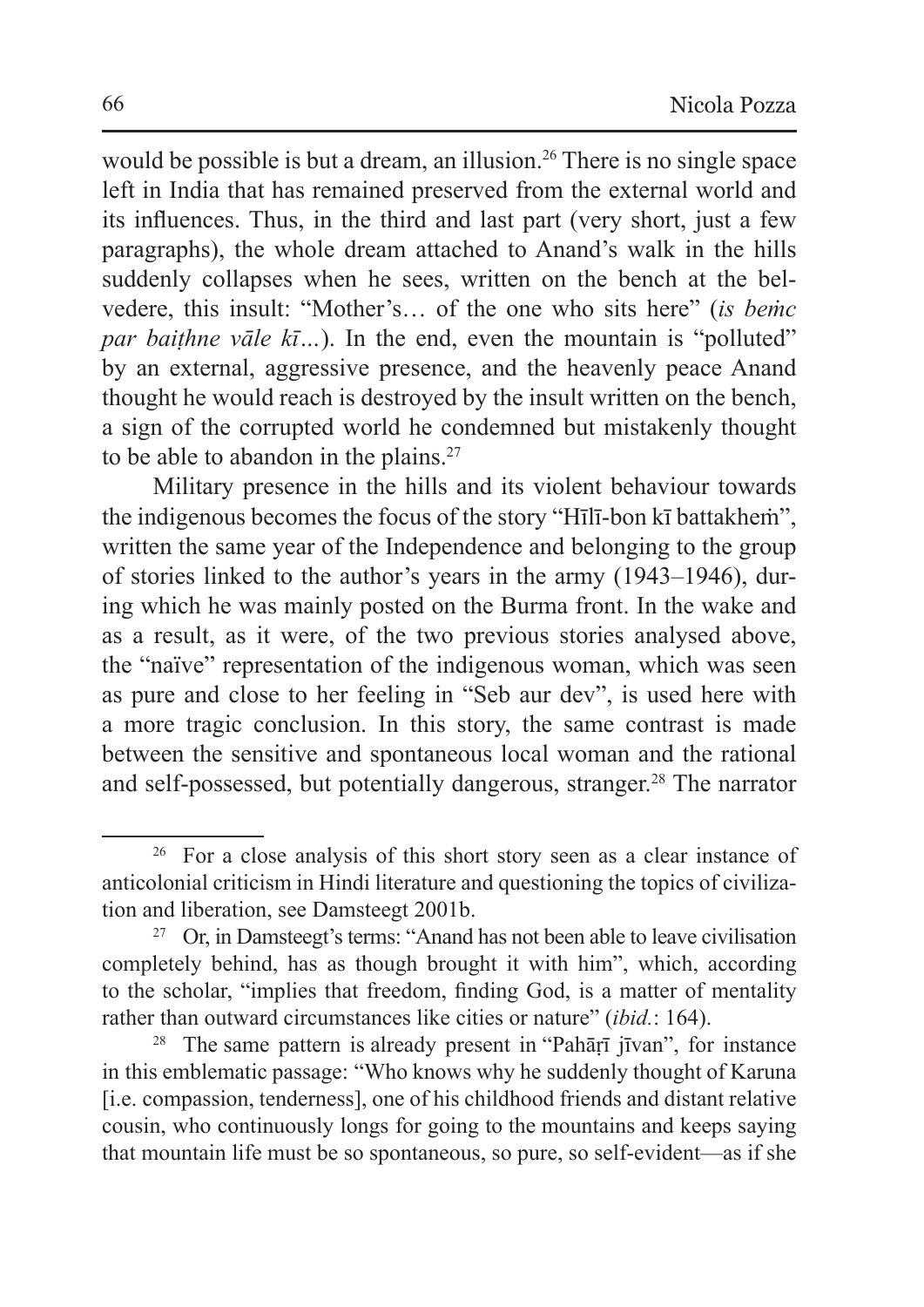speaks of Hili-Bon, a single woman from a Khasi "tribe" in present-day Meghalaya (then Assam, in a fictitious[?] village called Nang-thlam) as someone about whom "[o]ne could not be sure whether she was at all aware of" her surroundings (Agyeya 1962: 17, translation by Agyeya). What is more, a "more astute observer" (that is, someone rational like the narrator or any man foreign to these hills) would have noticed that "an invisible curtain had also been drawn across her mind, so that while her senses received all external stimuli of perception, the channels that conveyed these to the brain or roused reactions were sealed"<sup>29</sup>

Captain Dayal is a soldier of the Army Engineers, on leave for a few days, looking for some entertainment in the hills. During a walk, he comes upon Hili-Bon, whose geese<sup>30</sup> are being slaughtered one by one every two or three days by a fox, something that "never happened in previous years" (*ibid.*). He willingly offers to chase and kill the murderer, in order to bring back security to her flock. But what the story soon implies in reality is that the behaviour of the fox is strongly linked to the behaviour of the soldiers, and strangers in general. What the fox has done to the helpless geese is a symbol of what alien men have done to the Khasi women:

<sup>29</sup> *Ibid.*: 17 (उसके मन पर भी कुछ शिथिल और तन्द्रामय छा गया है, जिससे उसकी इन्द्रियों की ग्रहण-शीलता तो ज्यों-की-त्यों रही है पर गृहीत छाप को मन तक पहुंचाने और मन को उद्वेलित करने की प्रणालियां रुद्ध हो गयी हैं…, Agyeya 1997: 536).

<sup>30</sup> This is the English word used by Agyeya for "बत्तख" (*battakh*, in the Hindi text). It can also be a duck, as it is usually meant by the Hindi word बतख़ (*batakh*, in its standard form).

was *spontaneously* singing some *wordless* prelude in *ecstasy*! He started *thinking*, is mountain life *really* like this, or is this only the dream-like desire of his *sentimental* cousin?" (उसे न जाने क्यों एकाएक अपनी एक बाल्य-सखी और दूर के रिश्ते की बहिन करुणा का ध्यान आया, जो सदा पहाड़ पर जाने के लिए तरसा करती है, जो कहती रहती है कि पहाड़ का जीवन कितना स्वच्छंद होगा, कितना निर्मल, कितना स्वतःसिद्ध—जैसे कि आनंदातिरेक से अनायास गाया हु आ शब्दहीन आलाप ! वह सोचने लगा कि क्या सचमुच पहाड़ी जीवन ऐसा ही होता है, या यह उसकी भावुक बहिन का इच्छा-स्वप्न है?, Agyeya 1997: 217, my emphasis).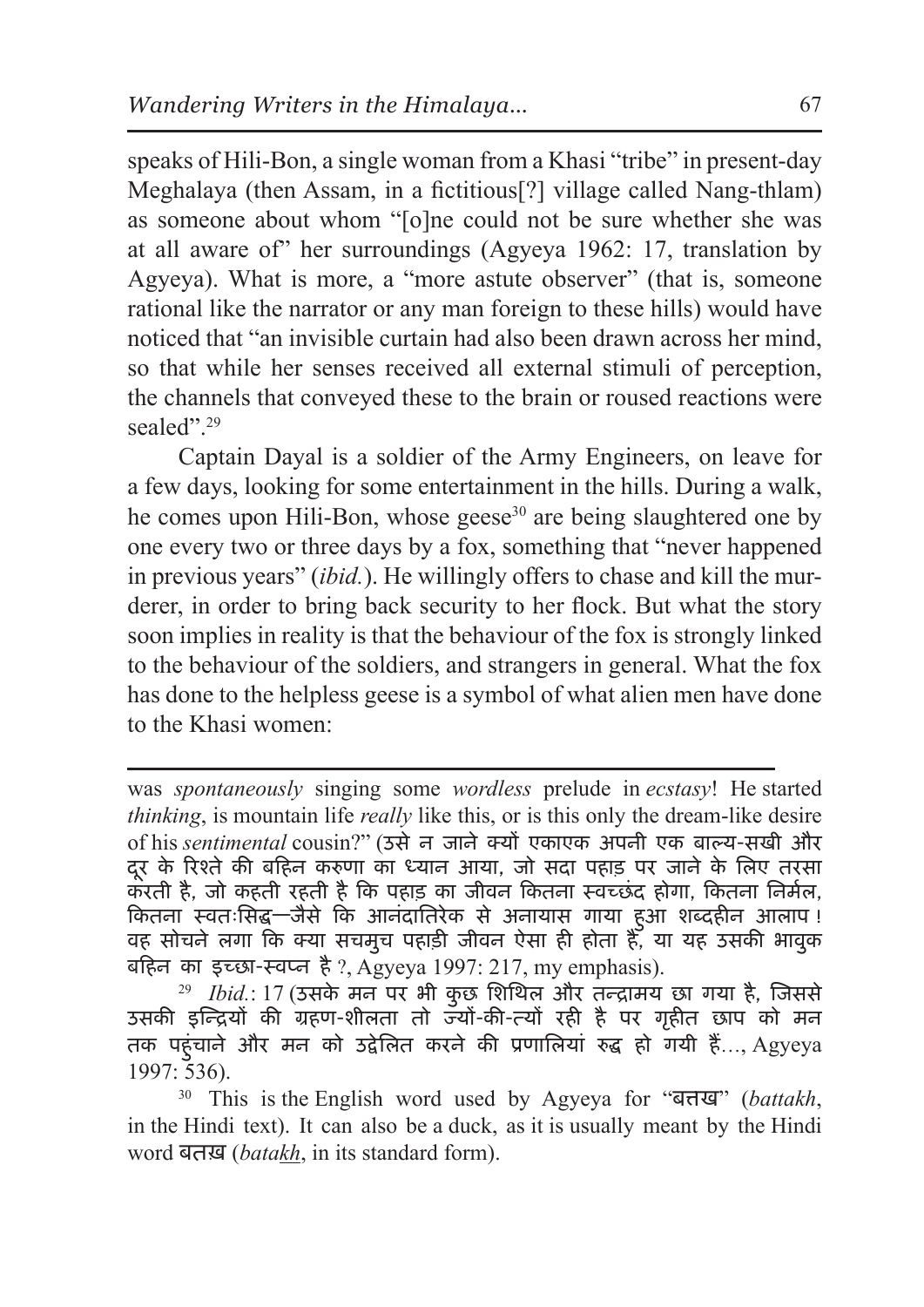How many strange faces had she encountered during the three of fours years of war, how many old types; faces of joy and laughter, hunger and madness, greed, cruelty and pride; faces twisted with lust and grubby with sin. She knew that the joys and sorrows, the fulfillments [sic] and frustrations, the sufferings and desires of scores of women in her village were linked with these passing faces; not merely linked but so tangled that the atmosphere had grown turgid with an alien pressure. $31$ 

In this story, like in the others, the main idea isthat the indigenous populations and the "natural" beauty of the Himalaya—regularly linked to feminine figures and values—have been cut from their authentic and ancestral roots by men who came from "abroad".32 The result is that local people have lost the innate connection to their senses and act now in an alien, incomprehensible way, like when Hili-Bon starts chopping off the heads of all her own geese at the end of the story, a symbol of the inexorable death, or suicide, of her culture.

What is also conveyed by this story is a feeling of nostalgia, through Hili-Bon's memory, of a period, "many years ago", when the structure and life of her clan was natural and still preserved:

 $31$  Agyeya 1962: 19–20 (युद्ध की अशान्ति के इन तीन-चार वर्षों में कितने ही अपरिचित चेहरे दीखे थे, अनोखे रूप; उल्लसित, उच्छ्वसित, लोलुप, गर्वित, यावक, पाप-संकुचित, दर्पस्फीत मुद्राएं… और वह जानती थी कि इन चेहरों और मुद्राहों के साथ उसके गांव की कई स्त्रियों के सुख-दुःख, तृप्ति और अशान्ति, वासना और वेदना, आकांक्षा और सन्ताप उलझ गये थे, यहां तक कि वहां के वातावरण में एक पराया और दुषित तनाव आ गया था।, Agyeya 1997: 539).

<sup>&</sup>lt;sup>32</sup> Although without this idea of uprootedness from ancestral origins, the story "Pahāṛī jīvan" too deals with male domination (symbolized here by a merchant, *seṭh sāhab*) over the women living in the mountains. Even more, the narrator of this story expands the critique to the whole of Indian society by making Girish say that "in a country where even men are slaves, it is better to die than be a woman", to which his sister replies: "Those who have seen things from above, they can experience inferiority; but we women have always remained oppressed (*dalit*)!" ("जिस देश में पुरुष भी गुलाम हों, उसमें स्त्री होने से मर जाना अच्छा है" […] "निचाई का अनुभव वे कर सकते हैं, जिन्होंने कभी ऊपर उठ कर देखा हो; पर हम स्त्रियां तो सदा से ही दलित हैं!", Agyeya 1997: 223).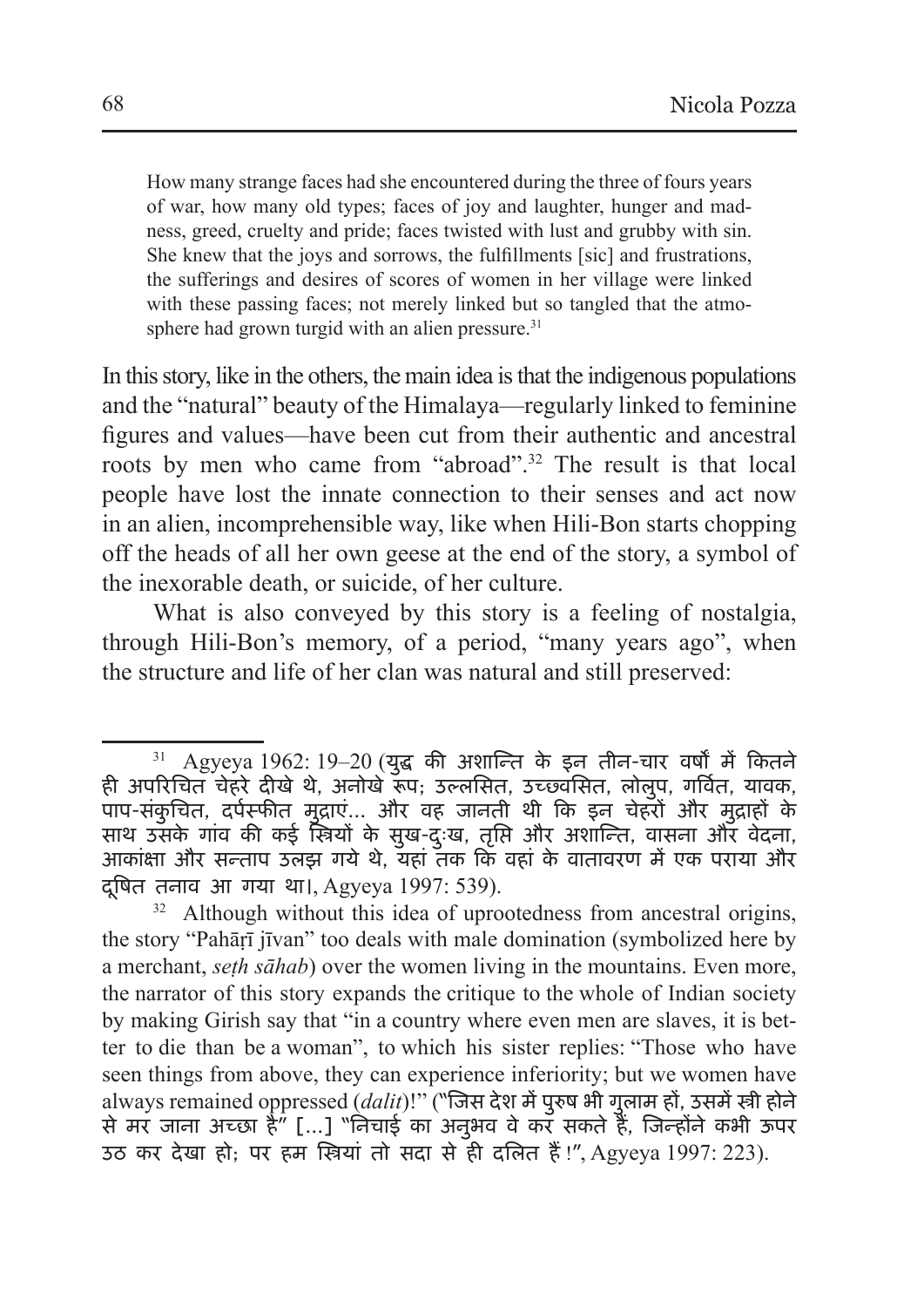Hili's father had been the Diwan of the tiny feudal state in which he lived. She was the eldest of the three daughters and the prettiest. In the matriarchal society of the Khasis, social power rested with the women; in Nang-thlam, Hili was a force to be reckoned with. In the Nong-Krem festival, when the men and women of all the tribal clans gathered to make sacrifice to the deified spirit of the mountain, their protector, Hili, by tacit consent, invariably led the dance.<sup>33</sup>

This is the only passage in Agyeya's short stories of this selection that provides a description of the rites and customs of the hill populations. In another (very short) paragraph Hili-Bon speaks of her clan's mythology: "We Khasis believe that earth and sky were once united but man cut the artery that joined them. Since then they have been separate and the wound of the earth does not heal."34 This is her answer to the captain's attempt to sympathize with the Khasis' fate by saying, after the woman reminds him of army officers' "visits" to Khasi homes: "Plainsmen have always been hard on the people of the hills. It is like the inhabitants of a nether world (*pātālvāsī*) trying to avenge themselves upon the gods."35 This explicit comparison sounds a bit like an admission of guilt from the captain; nevertheless, the impression remains at the end that his general behaviour corresponds

 $33$  Agyeya 1962: 19 (हीली के पिता उस छोटे-से माण्डलिक राज्य की दीवान रहे थे। हीली तीन सन्तानों में सबसे बड़ी थी, और अपनी दोनों बहिनों की अपेक्षा अधिक सुन्दर भी। खासियों का जाति-संगठन स्त्री-प्रधान हैं; सामाजिक सत्ता स्त्री के हाथ में है [और वह अनुशासन में चलती नहीं, अनुशासन को चलाती है।] हीली भी मानो नाङ्-थ्लेम की अधिष्ठात्री थी। 'नाङ् क्रेम' के नृत्योत्सव में, जब सभी मण्डलों के स्त्री-पुरुष खासिया जाति के अधिदेवता नगाधिपति को बलि देते थे और उसके मर्त्य प्रतिनिधि अपने 'सियेम' का अभिनन्दन करते थे, तब नृत्य-मण्डली में हीली ही मौन सर्वसम्मति से नेत्री हो जाती थी; Agyeya 1997: 538 (the author's English translation is significantly simplified).

 $34$  Agyeya 1962: 20 ("हम लोग मानते हैं कि पृथ्वी और आकाश पहले एक थे—पर दोनों को जोड़ने वाली धमनी इन्सान ने काट दी। तबसे दोनों अलग हैं और पृथ्वी का घाव नहीं भरता।", Agyeya 1997: 540). 35 Agyeya 1962: 20 ("नीचे वालों ने हमेशा पहाड़ वालों के साथ अन्याय ही किया

है। समझ लीजिए कि पातालवासी शैतान देवताओं से बदला लेना चाहते हैं !", Agyeya 1997: 540).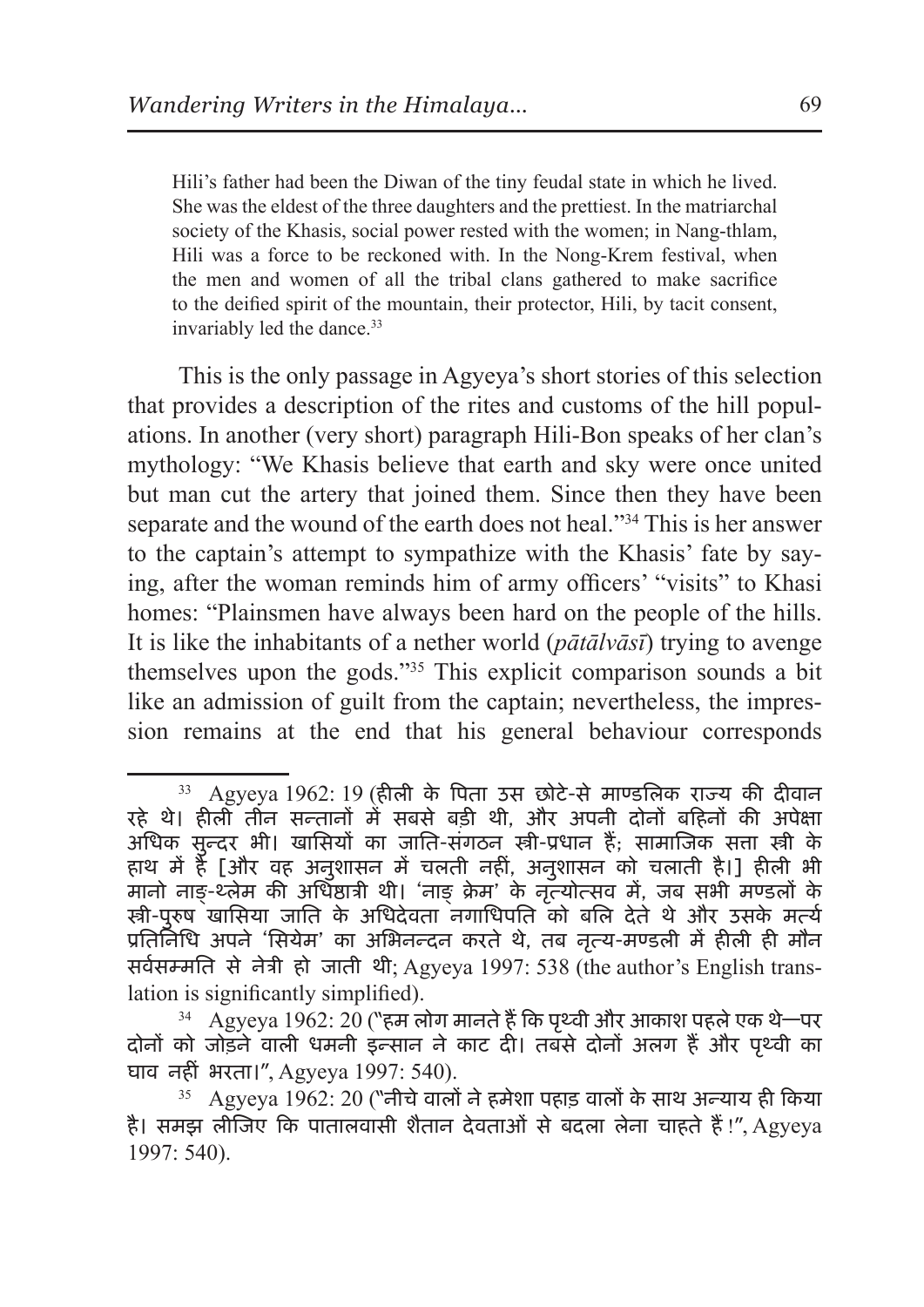to a paternalistic attitude, symbolic of the hegemony of the central power based in the plains, especially in Delhi, over the remote cultures of the mountains.

The focus is no more as strictly on the male character as it is in the two previous stories—it is now rather on the female character, although not limited to her. The narration could then give the impression that Agyeya has now changed the focus of his representation from the dominant masculine world to the "subaltern" position of the Khasi woman. That would be a kind of Copernican revolution in respect to the topic dealt with here. However, the contrast between, on the one hand, the seemingly lack of consciousness of Hili-Bon and her "mindless" behaviour, as repeatedly described by the narrator, and on the other hand the rationalist attitude of the captain, results in the fact that some ambiguity remains as to the way to interpret this story. Nevertheless, it corresponds with a strikingly recurrent pattern in the four stories taken into consideration, which can be summarized as follow:

spontaneity, beauty of Nature and freedom, which act as catalysts in the stories, are represented by women or female symbols (Karuna; the young hilly Rajput girl and the goddess; the Himalayan mountains; Hili-bon);

interrogation and will to discover the truth are represented by leading and/ or rational male city-dwellers (Girish; the professor; Anand; captain Dayal);

the disruptive element that brings an unexpected end to the story and goes against the male "hero's" quest—and thus, against the expected issue of the story—is represented by a disturbing and "immoral" element (the girl selling her body; the boy stealing apples; the dirty words on the bench; Hili-Bon's slaughter).

It can be concluded from these stories that whatever the mental representation of the mountain world by the main characters—who belong to the same socio-cultural background asthe writer, and certainly a majority of his readers too—and their aim in going to the Himalaya, this representation finally results in a reversal of their situation because of an opposite and irrational force that breaks into the picture at the end and, thus, demonstrates to the reader the inadequacy of the initial worldview.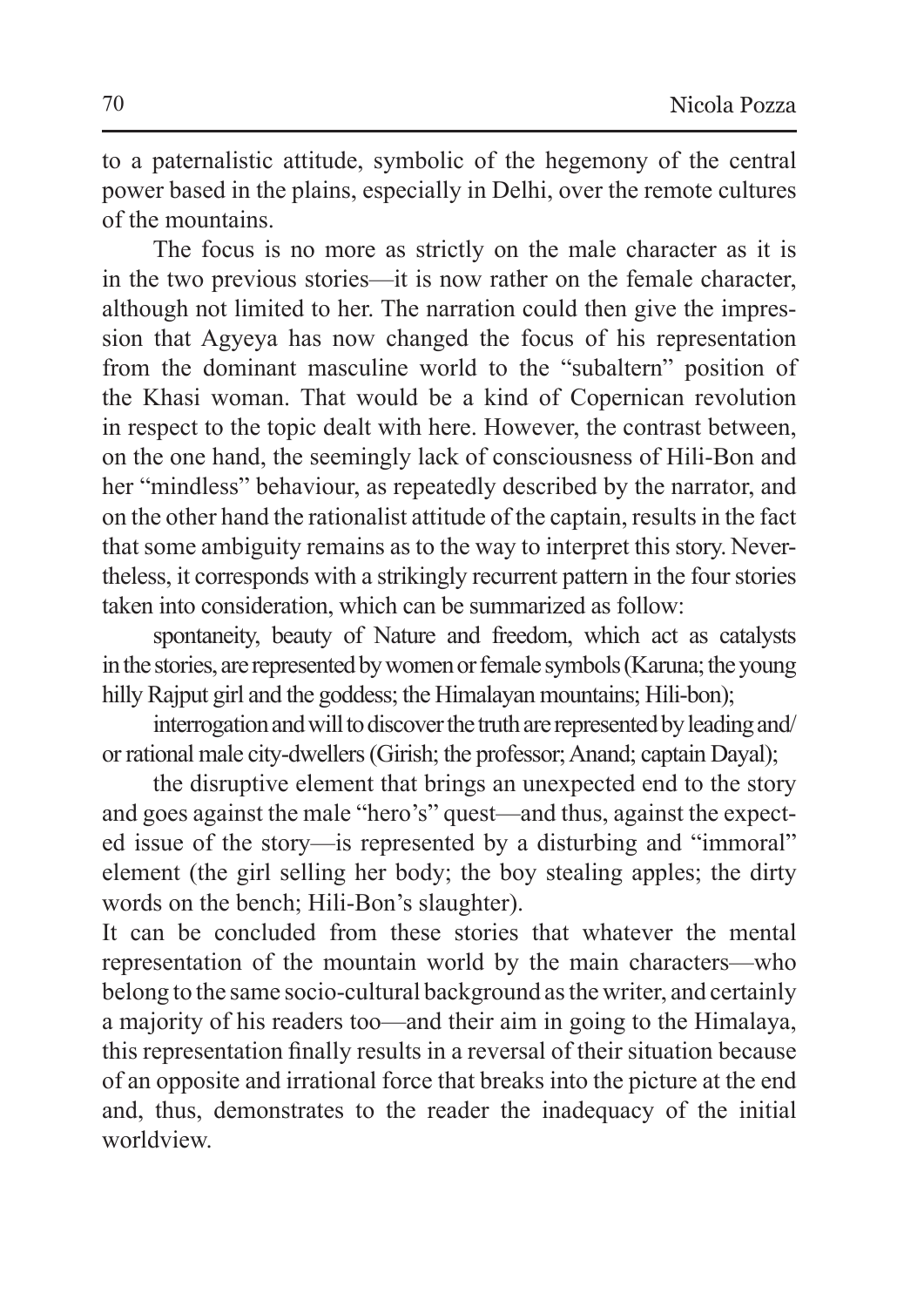What appears too, especially in the last story, is that the tension between the impact of the alien world on the Khasi population and the feeling of nostalgia for ancient times results in Hili-Bon's utter alienation:

How come she, queen of Nang-thlam, today in her thirty-fourth year, sat alone minding her pots of geraniums, *alone* in the village, *alone* in her house, *utterly alone within herself*?36

This feeling of *alienation* and the narrative focus on a *female character* and her solitude in the background of the Himalaya constitute two major topics of the short stories written after Independence, as will be clear in the following section.

## **Second period: stories after 1947, by Verma, Rakesh, and Sobti**

The following three emblematic short stories of the decades following Independence have been retained for the second part of this literary analysis: "Parinde" ("Birds", written in 1955, published in 1959) by Nirmal Verma (1929–2005), "Mis pāl" ("Miss Pal", 1961) by Mohan Rakesh (1925–1972), and "Bādlom ke ghere" ("The Encircling Clouds", 1980) by Krishna Sobti (1925–). In these texts, the Himalayan background is mainly used as a symbolic place of utter solitude, imbued with the ideas of renunciation, estrangement and melancholy, even if the places of "action" are named according to existing locations: Ranikhet in "Parinde", Raison (Kullu Valley) in "Mis pāl", and Nainital and Bhowali in "Bādloṁ ke ghere". Illness is also pervasive, such as in "Parinde" and "Bādloṁ ke ghere", or physical troubles—at least the way others look at it—when illness is not present as such, like in the case of Miss Pal's obesity. The events—or rather the dialogues, as these stories generally lack action—are set in an environment that

 $^{36}$  Agyeya 1962: 19, my emphasis (यह कैसे हुआ कि वह 'नाङ् क्रेम' की रानी, आज अपने चौंतीसवें वर्ष में इस कुटी के जरेनियम के गमले संवारती बैठी है, और अपने जीवन में ही नहीं, अपने सारे गांव में अकेली है ?, Agyeya 1997: 539; literally, the Hindi version says "alone not only in her life, but too in the whole village").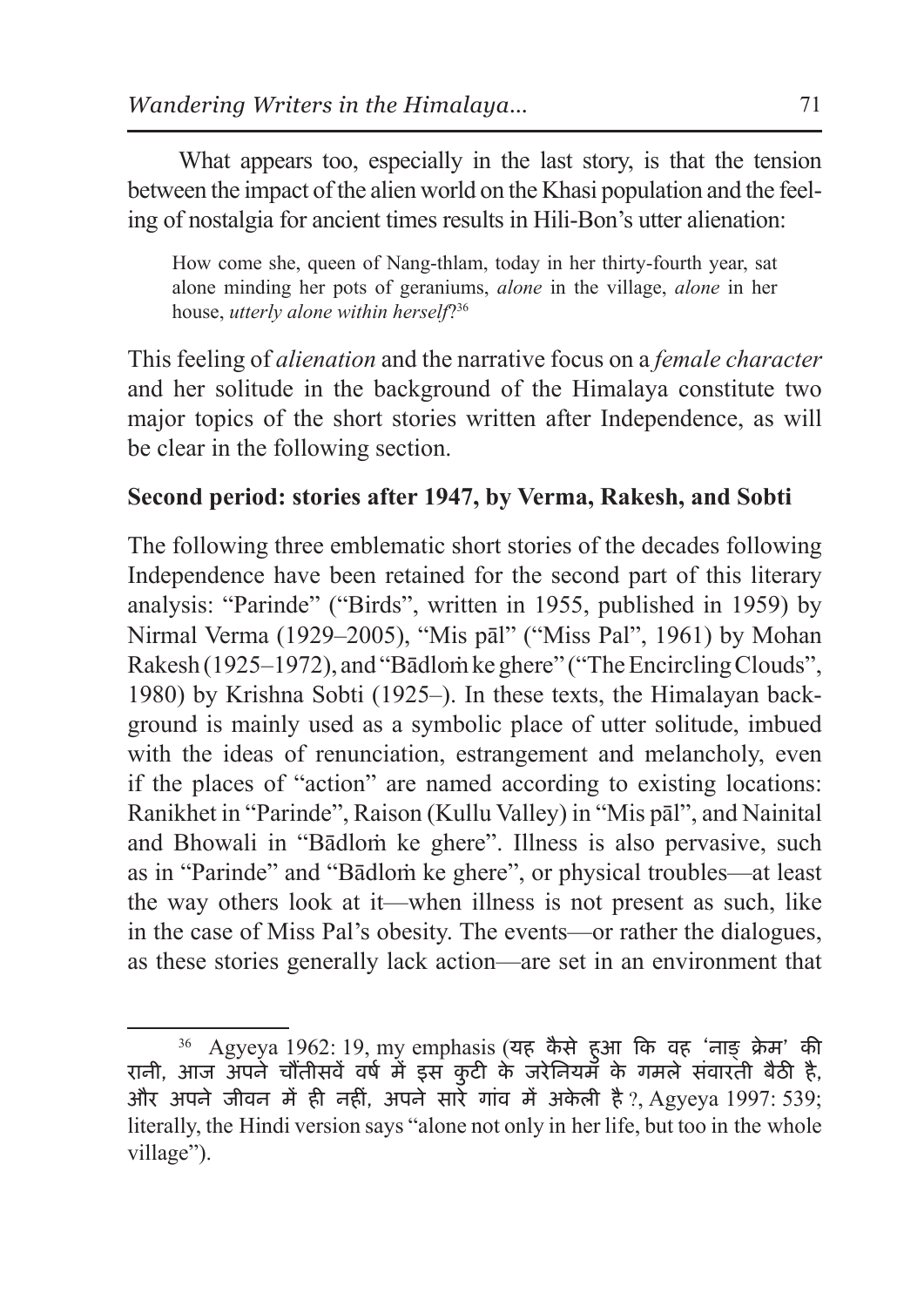is mainly cold and dark. Unlike in Agyeya's stories, where the beauty of the mountains is highlighted, it is here essentially an unsettled weather that is described, while clouds, wind and rain echo the transient and unsteady feelings and emotions of the characters, or their illness, in contrast to the presumed steadiness of the Himalayan environment. Everything looks fragile, vain and evanescent, like in the very first and last lines of Sobti's short story:

Lying in the small cottage at Bhowali Sanatorium, I look at the hills stretching away in front of me. I look at the encircling clouds, swollen with rain, and at the barren ones, wisp-like and shrivelled. I look at the mist groping in vain, and at my own body, bare as a tree that has shed its leaves. […]

Lying down in front of the window and flustered by my loneliness, when I look out I see that face with her curly hair in the foggy encircling clouds, that…

Looking at the constantly changing colours of the medicine bottles, at least I have realized that my soul (*man*) will not wander for long in this ending body. One day, just while looking out of the window, I will merge into these clouds… into these encircling clouds…37

#### Or in Nirmal Verma's "Parinde":

Rains in the hills are unpredictable. A short while ago smoky clouds were thundering, the whole town was shivering and wet—now the sun-washed blue sky was emerging from behind the fog and spreading. […]

In the smoky sky was a flock of birds flying towards them in a triangular formation from behind the mountain range. Latika and the Doctor watched the birds. Latika remembered that every year, just before the winter vacation, these birds flew towards the plains, breaking journey for some days at these hill stations, waiting for the snow, then flying downwards to strange, unknown lands…

<sup>37</sup> Sobti 1996: 209, 227–228, my translation (भुवाली का इस छोटी-सी कॉटेज में लेटा-लेटा मैं सामने के पहाड़ देखता हूँ। पानी-भरे, सूखे-सूखे बादलों के घेरे देखता हूँ। बिना आँखों के झटक-झटक जाती धुन्ध के निष्फल प्रयास देखता हूँ और फिर लेटे-लेटे अपने तन का पतझार देखता हूँ। […] खिड़की के सामने लेटे-लेटे, अकेलेपन से घबराकर जब मैं बाहर देखता हूँ, तो धुंधभरे बादलों के घेरों में घुँघराले बालोंवाला वही चेहरा दीखता है, वही… आये दिन दवा के नये बदलते हु ए रंग देखकर अब इतना तो जान गया हूँ कि इस छूटते-छूटते तन में मन को बहु त देर भटकना नहीं है। एक दिन खिड़की से बाहर देखते-ही-देखते इन्हीं बादलों में समा जाऊँ गा… इन्हीं घेरों में…).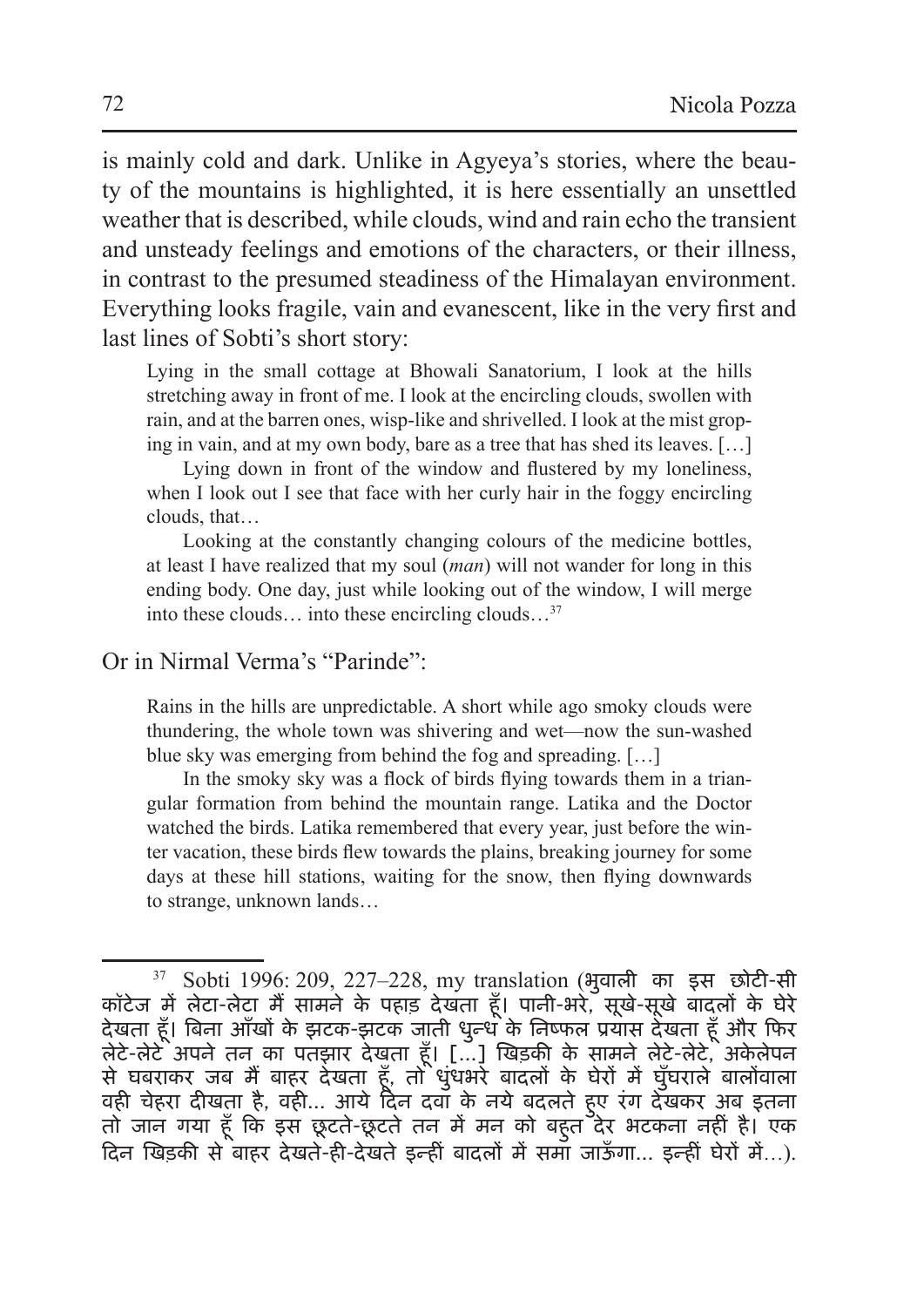Were they also waiting for something—she, Dr Mukherji, Mr Hubert? But waiting for what destination? Where would they go?<sup>38</sup>

This impression of helplessness and disorientation is also present in Mohan Rakesh's "Mis pāl", even if the weather seems at first rather nice, before it changes for the worse:

It was a day or two before the full moon and the sky on three sides of us was pervaded by bright moonlight. The sound of the Beas was echoing in the air. Along with the rustling of the trees, a very slight rustling in the grass of the field made itself felt. The air was fresh and from behind the mountain before us a rising cloud was slowly, slowly gliding toward the moon.

"What's the matter, Miss Pal? Why are you so sad?" I asked. "If the rice got a little burnt, that's hardly worth getting upset about!"

She kept staring ahead at the misty outline of the mountain as though searching for something.

"I think, Ranjit, that my life has no meaning at all," she said.39

<sup>39</sup> Rakesh 1979: 112 (English translation by Frances W. Prichett, close to the Hindi version: बारहीं या तेरहीं की रात होने से आकाश में तीन तरफ खुली चांदनी फैली थी। ब्यास की आवाज़ वातावरण में एक गुज पैदा कर रही थी। वृक्षों की सरसराहट के अतिरिक्त मैदान की घास से भी एक धीमी-सी सरसराहट निकलती प्रतीत होती थी। हवा तेज थी और सामने पहाड़ के पीछे से उठता हु आ बादल धीरे-धीरे चांद की तरफ सरक रहा था। "क्या बात है मिस पाल, तुम इस तरह गुम-सुम क्यों हो रही हो?" मैंने कहा, "चावल थोड़े खराब हो गए, तो इसमें इस तरह उदास होने की क्या बात है !" मिस पाल सामने

<sup>38</sup> Verma 1996: 278, 291–292 (English translation by Jai Ratan, close to the Hindi version: पहाड़ों की बारिश का क्या भरोसा ? कुछ देर पहले धुआँधार बादल गरज रहे थे, सारा शहर पानी में भीगा ठिठूर रहा था—अब धूप में नहाता नीला आकाश धुन्ध की ओट से बाहर निकलता हुआ फैल रहा था। […] पक्षियों का एक बेड़ा धूमि आकाश में त्रिकोण बनाता हु आ पहाड़ों के पीछे से उनकी ओर आ रहा था। लतिका और डॉक्टर सिर उठाकर इन पक्षियों को देखते रहे। लतिका को याद आया, हर साल सर्दी की छुट्टियों से पहले ये परिन्दे मैदानों की ओर उड़ते हैं, कुछ दिनों के लिए बीच के इस पहाड़ी स्टेशन पर बसेरा करते हैं, प्रतीक्षा करते हैं बर्फ़ के दिनों की, जब वे नीचे अजनबी, अनजाने देशों में उड़ जाएँगे… क्या वे सब भी प्रतीक्षा कर रहे हैं? वह, डॉक्टर मुकर्जी, मि. ह्बयूर्ट—लेकिन कहाँ के लिए, हम कहाँ जाएँगे?, Verma 2005: 24, 37).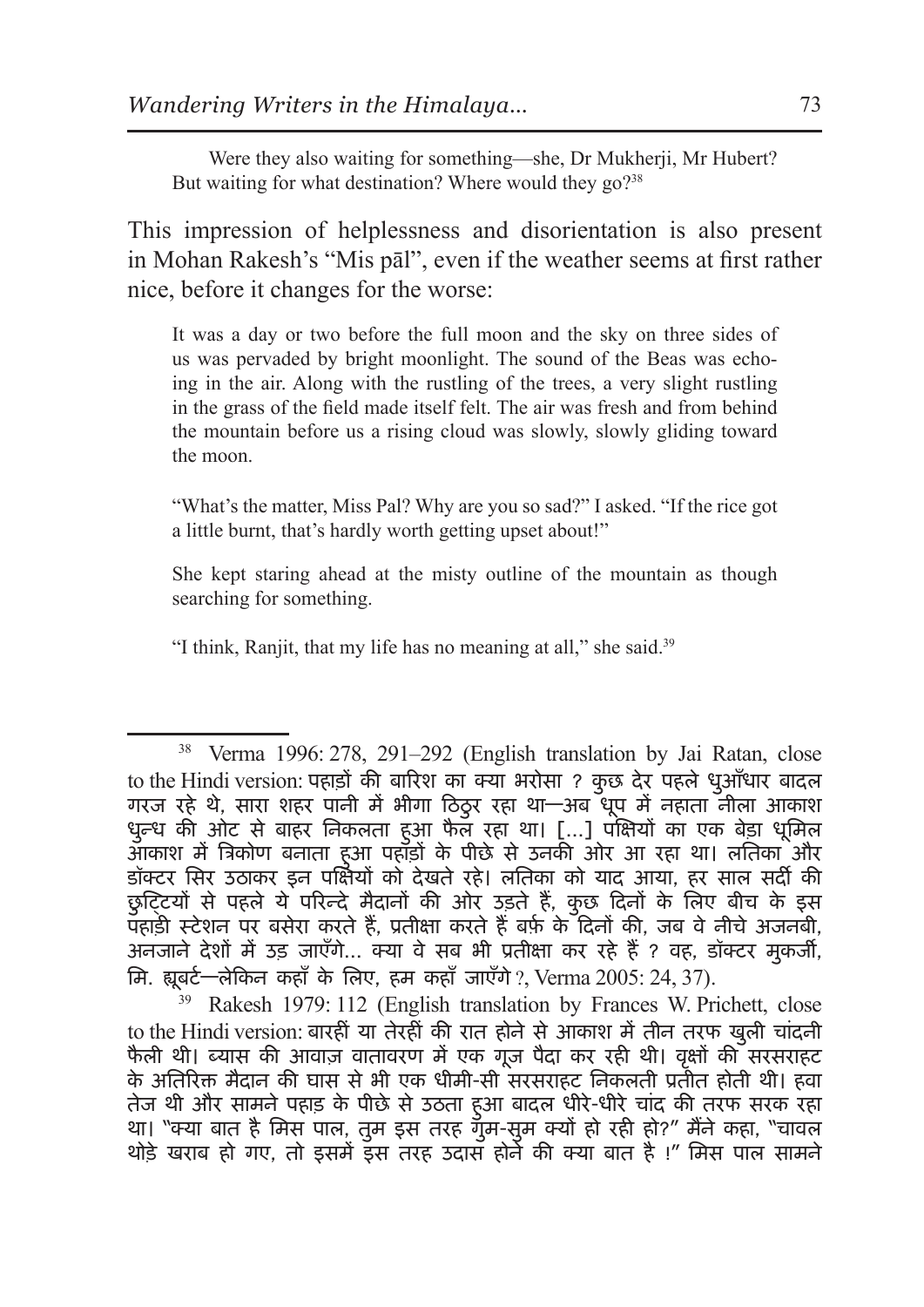Although in each one of these three texts the whole story is set in the Himalaya, their inhabitants and their culture never constitute the focus of the story. It is essentially the unease, the doubts and the melancholy of the main characters that are talked about at length. These are all visitors, foreigners or citizens from the plains who have settled there either because of their work or to cure some illness, and none of them belongs by birth or by family bounds to the places mentioned in the stories. Even after years of living there, they still do not feel at home, like for Latika and Dr Mukherji in "Parinde" (Verma 1996: 263, 275–76, 285), or are looked at by local people as outsiders, or even freaks (*kamāl*) in Miss Pal's case (Rakesh 1979: 117).

Except for the mention of the local apple orchards (which have make these valleys famous throughout the subcontinent and constitute an unavoidable topic for every writer travelling in that part of the Himalaya40, despite the fact that their presence is also due to British import), nothing is said about the distinctive characteristics of the place and of its indigenous inhabitants. We learn nothing about the personality of the mountain peoples (they are only mentioned in connection with their function), and when something is said about them, it is through the lens of gossips and conventional remarks.41 The same is true in regard to their specific customs and beliefs. Thus, the only situation where something is told about the local people is linked to the repetitive comments made by Miss Pal on their "superstitions" (*andhaviśvās*):

Miss Pal got up. Her breath was coming a little fast, and as we walked, she began to tell me how very superstitious the local people were. […]

पहाड़ की धुंधली रेखा को देखती रही, जैसे उसमें कोई चीज़ खोज रही हो। "मैं सोचती हूं रणजीत कि मेरे जीने का कोई भी अर्थ नहीं है," उसने कहा।, Rakesh 2004: 22).

<sup>40</sup> Like, obviously, in Agyeya's "Seb aur dev", but also, for instance, in *Himācal* by Rahul Sankrityayan (2009: 32).<br><sup>41</sup> "Karimuddin was a servant in the hotel. Stories of his laziness

and shirking had been circulating among generations of students" (Verma 1996: 262–263). Or "'Man-eater of Kumaon!' Girish teased her" (*ibid.*: 277), and "She was wearing a full sleeved, cream coloured woolen jacket. Her neck was round like the Kumaoni girls" (*ibid.*: 280).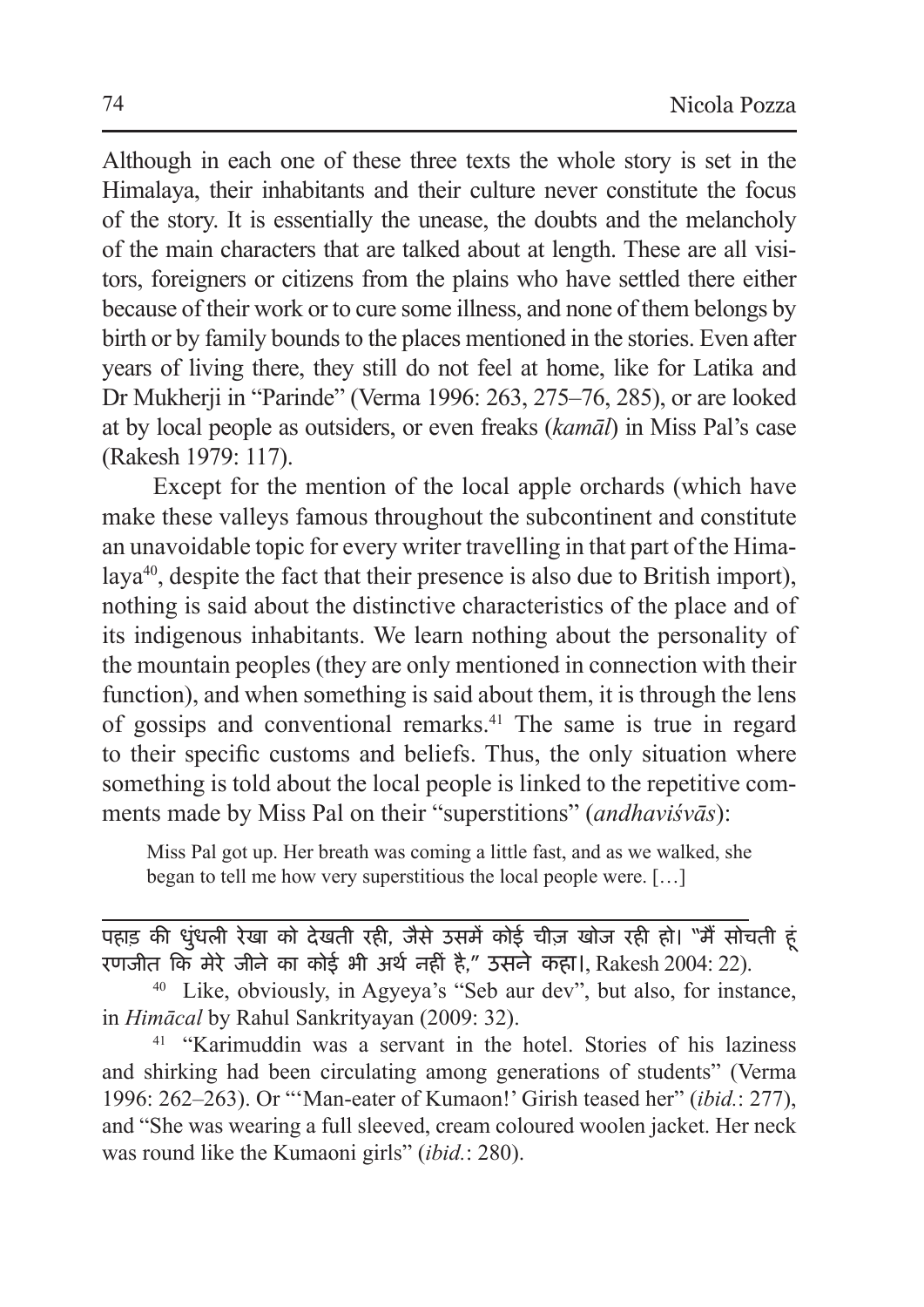They're illiterate people. I didn't even contradict them. They can hardly abandon their superstition in a day! No telling how many years it'll take! […]

After a cup of tea we'll go for a walk on the road uphill. There's a very old temple up there and the priest will tell you such stories that you'll be quite astonished. One day he was telling me that there are temples around here where people used to pray to the god for rain. Afterwards, if the god didn't send rain, they took him to the Hidamba Temple and hung him with a rope! Isn't that a delightful idea? If some god won't work for you, then hang him! I tell you, Ranjit, among the local people there's so much superstition so much superstition that it can't be described. These people still live just as in the time of the Kauravas and the Pandavas; they have no links with the modern age.<sup>42</sup>

In this passage, although mention is made of the goddess Hiḍimbā—a very important goddess for Kullu (see note 19)—local people are, nevertheless, denigrated by Miss Pal for their "superstitious" practices and beliefs. Moreover, they are primarily linked to mainstream "Hinduism" via the "classical" Epic of the *Mahābhārata* and not to some regional narrative.<sup>43</sup> But more important than this opposition

<sup>42</sup> Rakesh 1979: 110–111 (मिस पाल उठ खड़ी हु ई। उसकी सांस कुछ-कुछ फूल रही थी। वह चलती हु ई मुझे बताने लगी कि वहां के लोगों में कितनी तरह के अन्ध-विश्वास हैं। […] "ये अनपढ़ लोग हैं। मैंने इनकी बातों का विरोध भी नहीं किया। ये लोग अपने अन्धविश्वास एक दिन में थोड़े ही छोड़ सकते हैं! इस चीज में जाने अभी कितने बरस लगेंगे !" […] "चाय की प्याली पीकर हम लोग ऊपर की तरफ घूमने चलते हैं। ऊपर एक बहु त पुराना मन्दिर है। वहां का पुजारी तुम्हें ऐसे-ऐसे किस्से सुनाएगा कि तुम सुनकर हैरान रह जाओगे। एक दिन वह बता रहा था कि यहां कुछ मन्दिर ऐसे हैं, जहां लोग पहले तो देवता से वर्षा के लिए प्रार्थना करते हैं, मगर बाद में अगर देवता वर्षा नहीं देता तो उसे हिडिम्बा के मन्दिर में ले जाकर रस्सी से लटका देते हैं। है नहीं मजेदार बात ? जो देवता तुम्हारा काम न करे, उसे फांसी लगा दो। मैं कहती हूं रणजीत, यहां लोगों में इतने अन्धविश्वास हैं, इतने अन्धविश्वास हैं कि क्या कहा जाए ! ये लोग अभी तक जैसे कौरवों-पाण्डवों के ज़माने में ही जीते हैं, आज के ज़माने से इनका कोई सम्बन्ध ही नहीं है।", Rakesh 2004: 19, 20).

<sup>43</sup> On the lasting and debated question of the relationship between "classical" Brahmanism and local cults of the Himalaya, and the influence of the former on the latters, see Zoller 2001. In Hindi literature too, this question has given rise to personal interpretations. For instance, in *Are yāyāvar*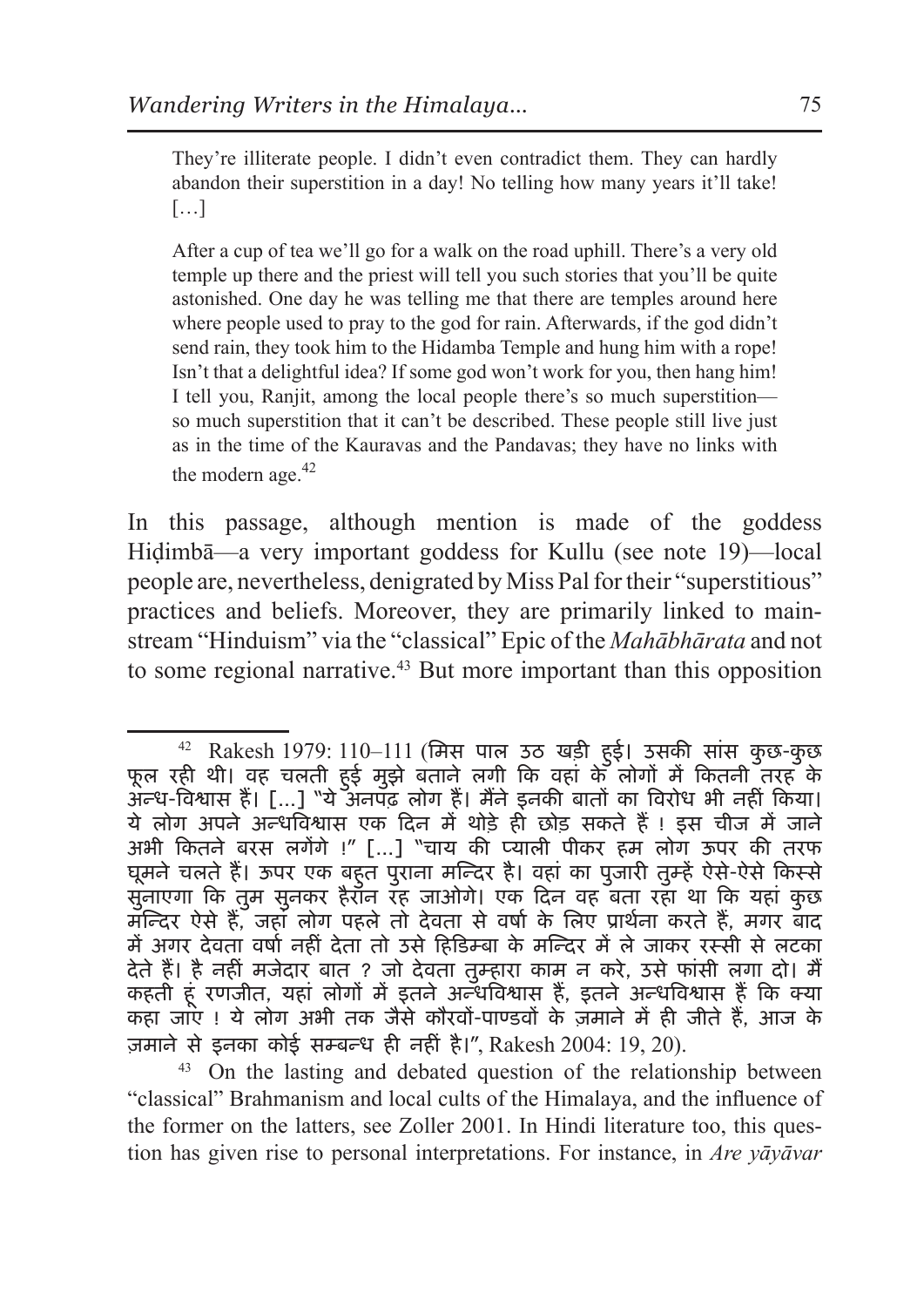between indigenous cult and Brahmanic tradition is the dichotomy made between the ancient time of the Epics (with their postulated superstitions) and "the modern age", which shall be the benchmark for today's society.

The characters are, however, not without inner contradictions, as Miss Pal's attitude toward life suggests: on the one hand, she denigrates these "superstitions", but on the other hand she believes that her difficult fate is the result of her vanity in her previous life—she was then a beautiful girl, very skilled in the arts, but did not show respect to her husband—and corresponds to the prediction made to her when she had her horoscope read by the *Bhr̥gu-Saṃhitā*, a Vedic treatise of astrology. This contradictory conception in Miss Pal's mindset, between her belief in this astrological prediction and her rejection of indigenous beliefs in favour of modern values gives rise to a tension—deprived of any suggested solution—that is illustrated not only by the narrator's surprise but also by the silence and "deep darkness" that begin to envelop the two characters.<sup>44</sup>

*rahegā yād?*, Agyeya (2001: 88–89) explains that "the form of Aryan religion (*āryă-dharm*) that is known as Hinduism (*hindūdharm*) has established itself here [i.e. in Kullu area] as a conqueror", and that the highly-celebrated Dusserah festival celebrating Rāma's victory over the demon king Rāvana, with Rāma being accompanied and surrounded by local divinities, can be seen as the symbolic result of the victory of the outsider mainstream "Hinduism" over the "countless local gods and goddesses, *r̥ṣi*s and sages worshipped by the original residents."

<sup>44</sup> "I continued to look at her in silence. Earlier in the day she had mentioned the local people's superstitions and made jokes about them. Suddenly, in the midst of talking, she too fell silent and her eyes became fixed on my face. It seemed as though something was trembling between her brightly painted lips. For a time we sat in silence. The cloud had spread over the moon and deep darkness enveloped us. Suddenly the lights in the next cottage were extinguished as well, so that the darkness began to seem even blacker and deeper", Rakesh 1979: 113 ("मैं चुपचाप उसे देखता रहा। अभी दिन में ही वह वहां के लोगों के अन्धविश्वासों की चर्चा करती हु ई उनका मज़ाक उड़ा रही थी। सहसा मिस पाल भी बोलते-बोलते चुप कर गई और उसकी आंखें मेरे चेहरे पर स्थिर हो गईं। उसके लिपस्टिक से रंगे हुए ओठों की तह में जैसे उस समय कोई चीज़ कांप रही थी।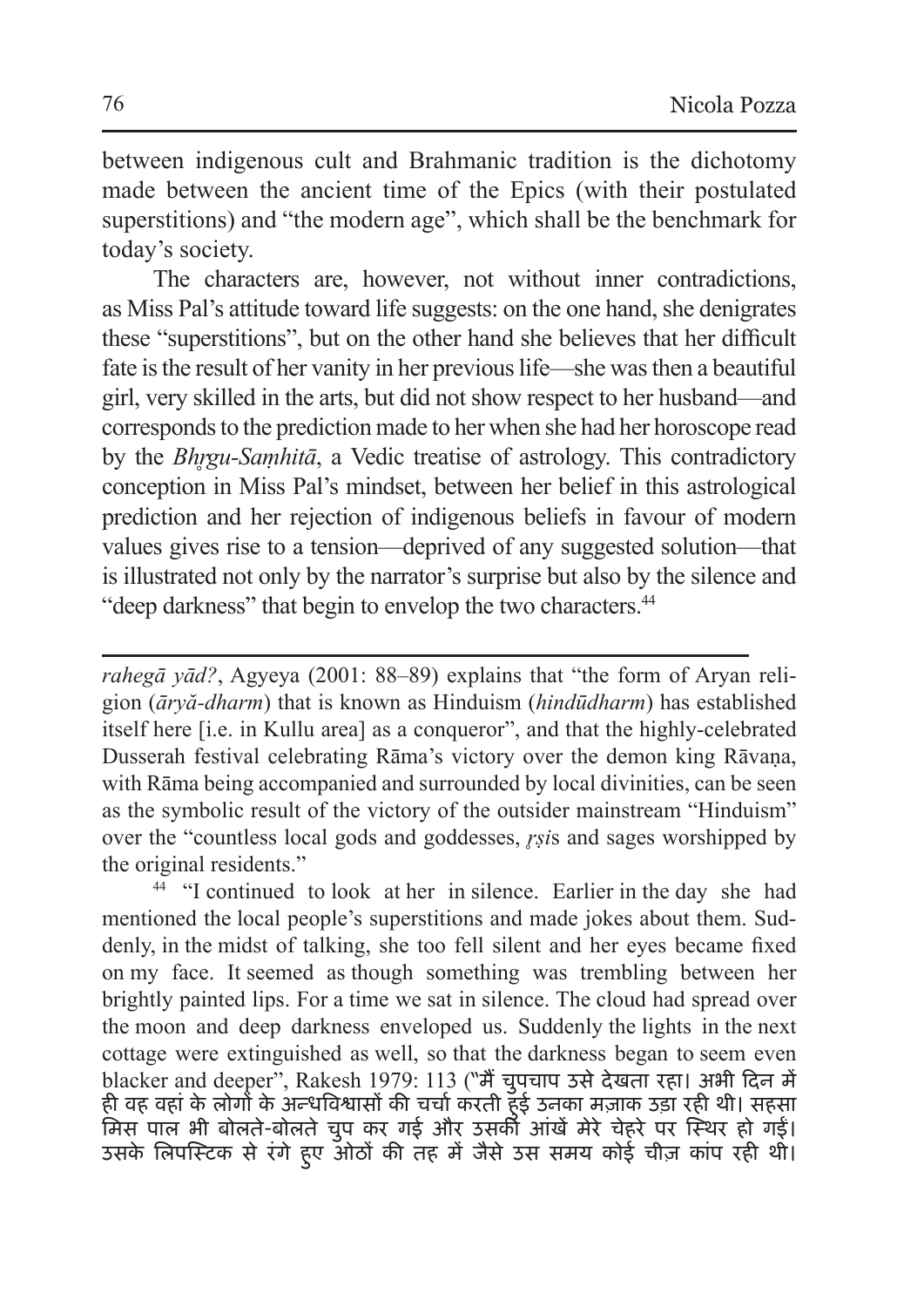Criticism of, or at least scepticism about, traditional religiosity is also present in "Parinde". Characters such as Ms Hood and Father Elmond are depicted as people stuck with out-dated and conservative moral values. Against this mindset, the main characters of "Mis pāl" and "Parinde" (religious feelings and practices are non existent in "Bādloṁ ke ghere") react by refusing conventional norms imposed by society, although they are not always completely free from them, like in Miss Pal's case.

Ultimately, nothing is said, however, about the specificity of the local culture. When, besides the recurrent descriptions of the mountains and the changing climate (to emphasize the mental turmoil of the characters and their unease in life and mutual relationships<sup>45</sup>). mention of cultural and human aspects is made in the texts, it is almost exclusively in reference to foreign elements, for instance European women rowing in boats on the lake at Nainital and British-like daily living ("Bādloṁ ke ghere"), or English tourists coming to Ranikhet for winter sports ("Parinde"), or the western-kind of breakfast and western songs playing on the radio ("Mis pāl"). But here, unlike in Agyeya's stories, the external presence does not lead to an argumentation on the dichotomy of hill versus plain, or indigenous versus foreign tension. The absence of interaction with local people is also a way to stress the fact that the characters from the outside have not chosen to come to the mountains from sheer interest in the local way of life or the pristine beauty of the mountains, but have rather (especially Miss Pal and Latika) tried to *escape* the "vicious" atmosphere (in its ecological as well as socio-psychological meanings) of the plain and overcrowded cities like Delhi. In this regard, gossip and denigrating

काफी देर हम लोग चुप बैठे रहे। बादल ने चांद को छा लिया था और चारों तरफ गहरा अंधेरा हो रहा था। सहसा साथ के कॉटेज की बत्ती भी बुझ गई, जिससे अंधेरा और भी<br>गहरा लगने लगा।", Rakesh 2004: 23).

<sup>45</sup> Unease in erotic relationships too, especially in Mohan Rakesh's story (see, for instance, quotations in notes 39 and 44 above), if one takes into consideration the fact that descriptions of the environment and especially of the moon and water are important connotations of the erotics in South Asian literature; on this topic, see Damsteegt 2001a.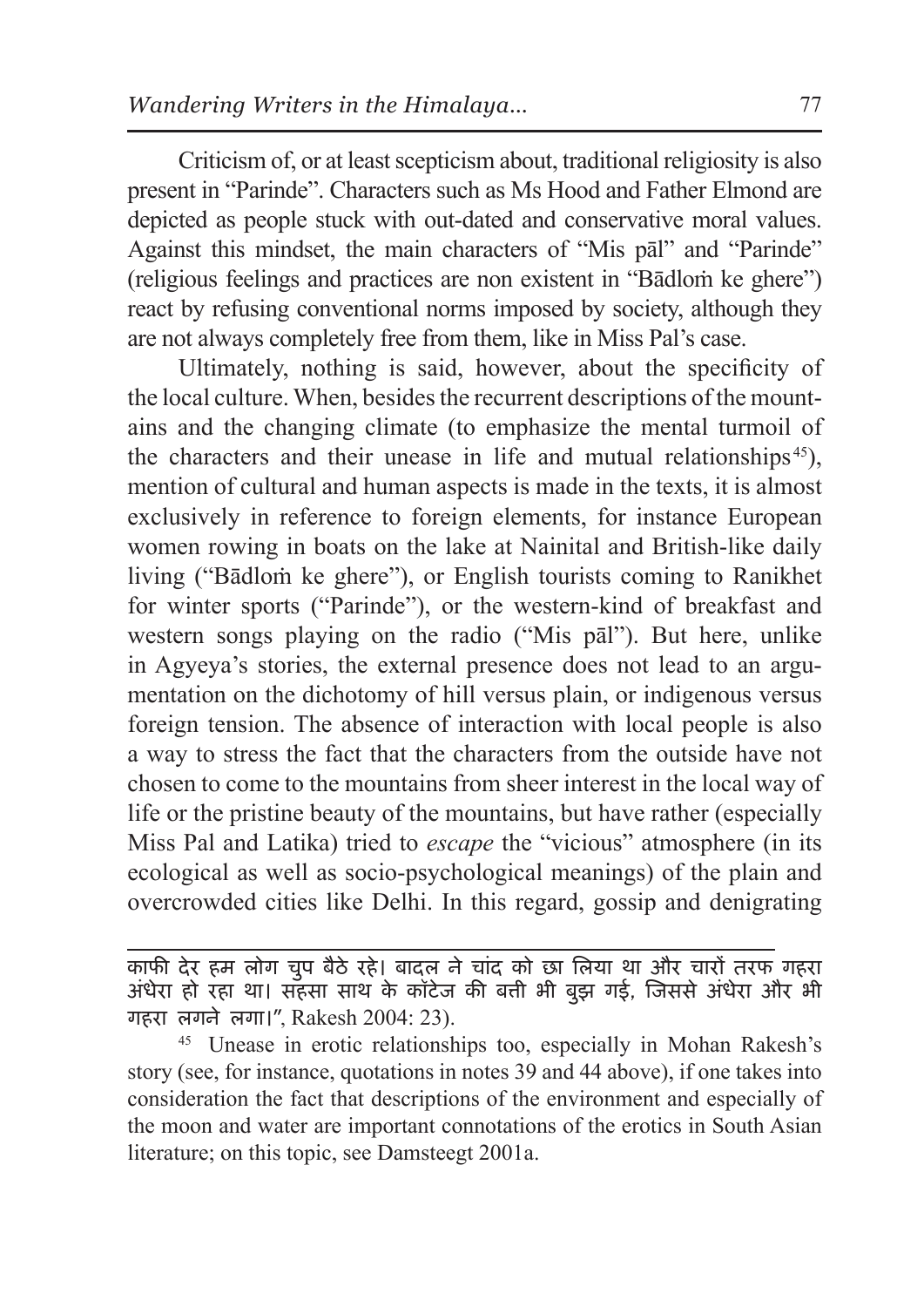comments are attached to the "opponents" of the main characters, to those who symbolize reactionary and conservative voices, like Miss Wood and Father Elmond in "Parinde" (Verma 1996: 279), or the coworkers of Miss Pal before she leaves her job.

This, however, seems to go against the grain of these *naī kahānī* authors, who stressed the importance of feeling and realistically depicting life situations in their narratives, as it is emphasized in this interview Mohan Rakesh gave with K. P. Singh and Asghar Wajahat:

The sort of attachment that the writer had, or this sort of "pain" or "sorrow" he felt for the things around him, or the sort of disillusionment that was in his mind because of the life situation around him—these subjective reactions to the life situation were crystalized into an *objective view of it*. That's why you'll find that the *naī kahānī* is primarily an intimate story. It would distinguish it from Agyeya's short stories too. Take a story like *Jayadol*, for example. Well, by itself it might be a good story, but it doesn't show the *writer's intimate interest in or knowledge of the life situation around him*. The story, then, is an idea, and there is some imagination and probably some moment in it which the author experienced. But the *naī kahānī* writer was also interested in the totality of time and the total emerging life situation around him. (Rakesh, Singh & Wajahat 1973: 17, my emphasis)

Despite Rakesh's affirmation about the importance of the "objective view" of the life situation, one cannot but notice that nothing concrete is provided to the reader on the objective situation of the populations living in the Himalaya. On the contrary, characters seem to live in a kind of bubble zone where interactions only occur among peers, men and women belonging to the same socio-cultural milieu. In the end, we learn nothing more about their specific lives than what can be grasped from Agyeya's stories.

This answers the second question raised at the end of the introductory part of the present contribution. In both periods, the focus is on the characters that are visitors or newcomers in the Himalaya, and thus, somehow, the alter egos of the writers. Regarding the first question, that is the trope of Himalayan populations as inheritors of an ancient and authentic Hindu civilization, if it is only partly present in Agyeya's stories, it is no more present in the stories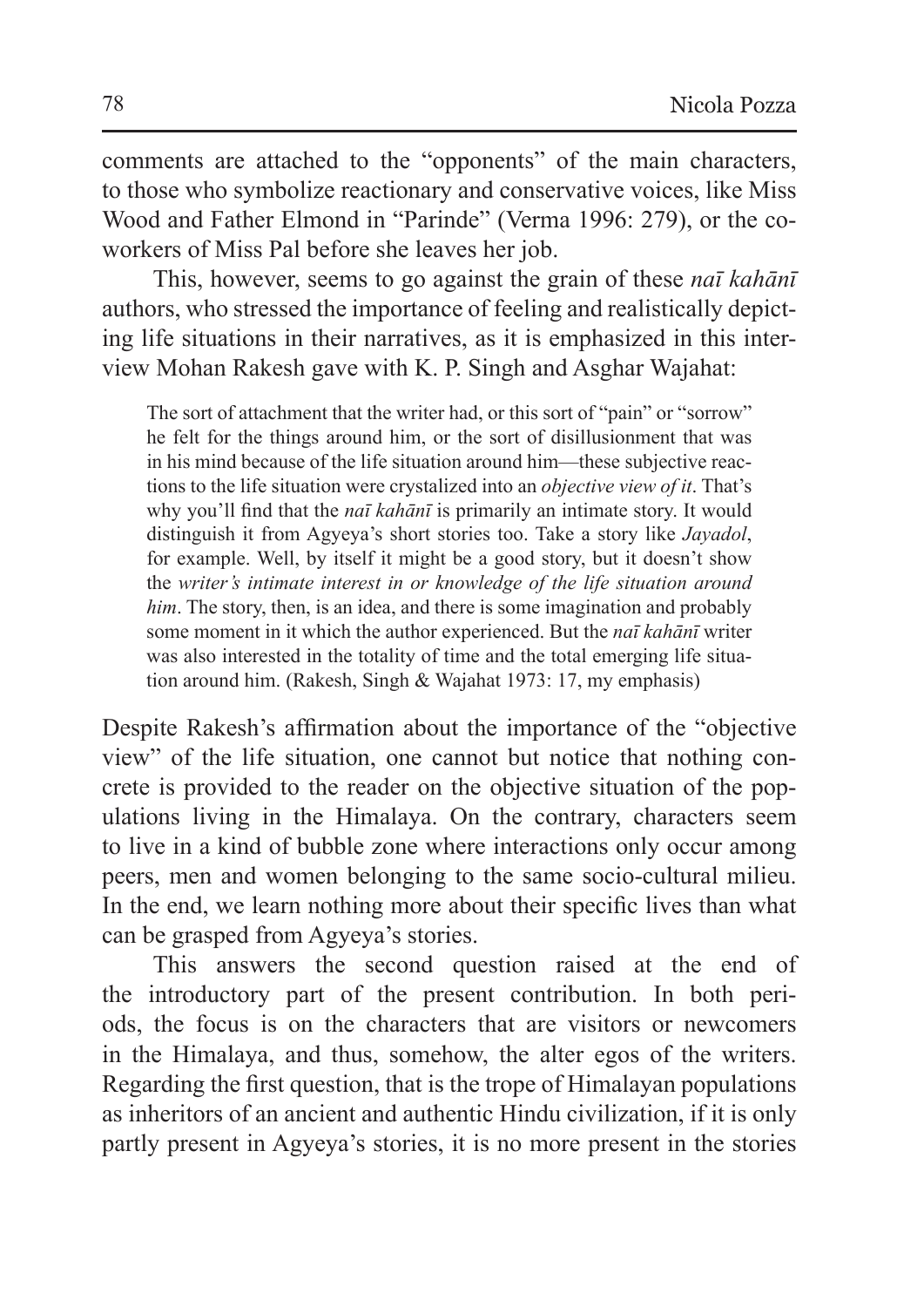of the second group. This was apparently no more of an issue for their authors.

As for the last question, on the ways the narrators depict and "stage" the contact between the Himalayan populations and the outsiders, in these post-Independence texts, as in Agyeya's stories, the two worlds seem to live side by side. However, whereas in the latter, emphasis was put on the destructive impact of the external world on the hill populations, supported by numerous considerations on this issue by the narrators, in the former, the conflictual relation seems rather to have been internalized, in the form of a sense of alienation the characters feel in this mountain environment. The same contrast is true for the question of national identity, which is no longer an issue for the "new" generation of writers, contrary to the authors of the previous generation, like Agyeya, and to the politicians, addressing this question whether with a secularist approach or a Hindu nationalist agenda.

## **Conclusion: continuity and changes in the** *topos* **of renunciation and liberation**

Beyond the differences between the stories, the Himalayan setting appears to be primarily used as a narrative device to explore and contest the relationship between the mountain world and the intrusive presence of the external world. Another topic, however, emerges from the analysis made in these pages. On the symbolic level, in all the stories considered in this paper, the Himalayan setting carries, to a greater or lesser extent, the meanings of *renunciation* and *liberation* whether the character's quest is fulfilled or not is another question. The way this topic is dealt with differs, however, between one group of stories and the other. In Agyeya's stories, especially in "Bandoṁ kā khudā…" and "Pahāṛī jīvan", the idea of the everlasting purity and steadiness of the Indian mountains turns out to be but a chimera, and liberation through a wandering quest in the heights of the Himalaya remains an illusion. In Nirmal Verma's story too, the topic of liberation is strongly present, although the narrator does not explicitly state it. The celebrated Hindi critic Namvar Singh pointed it out very early, just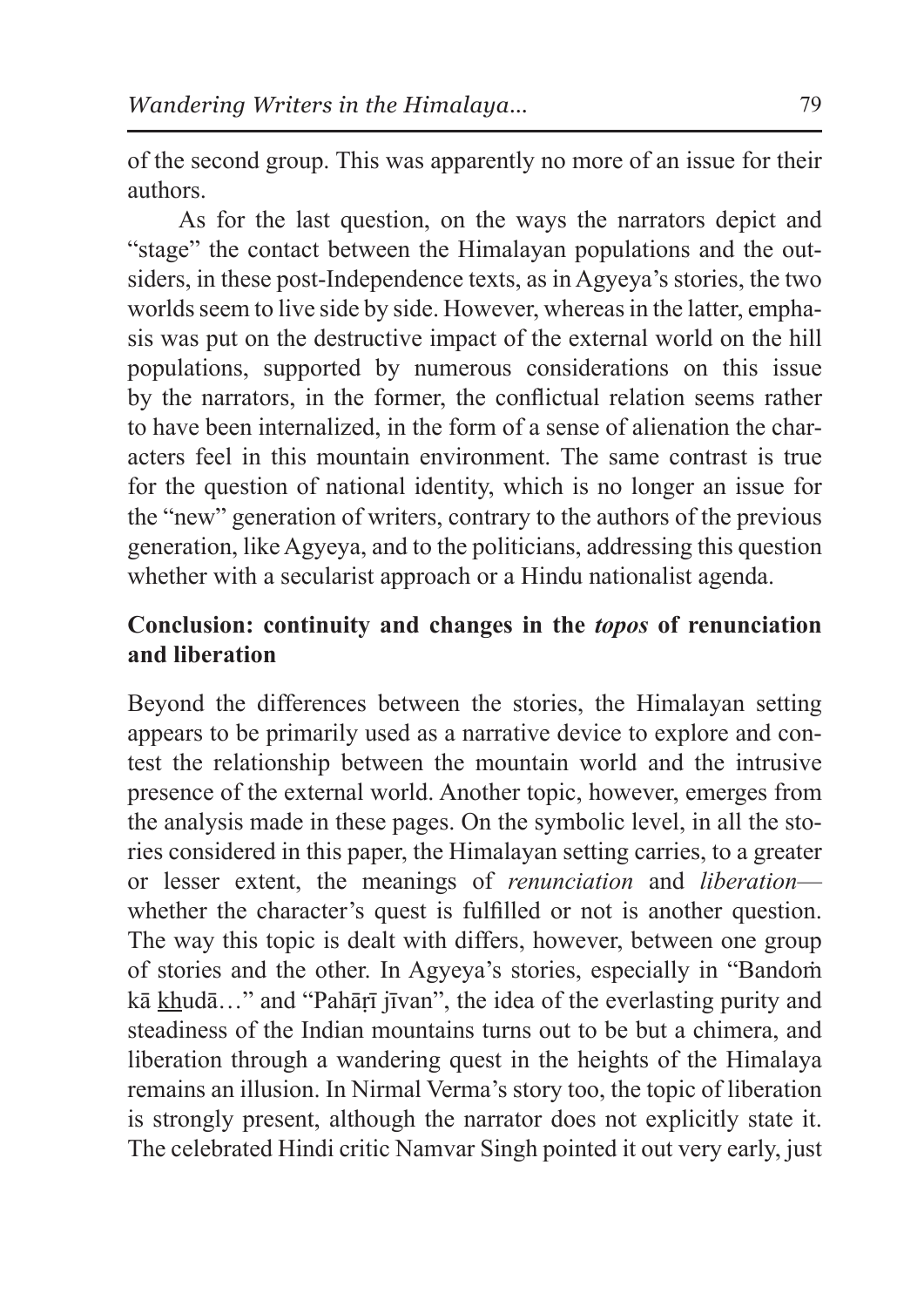one year after the publication of *Parinde*, in his article "Nayī kahānī kī pahlī krti: Parinde" ("First Composition of Navī Kahānī: Parinde"): "From a certain point of view, the problem of Latika in 'Parinde' is a problem of independence (*svatantrătā*) or liberation (*mukti*)!"46 It can also be said, in the words of De Bruijn (2007: 15), that the "hill regions […] form the backdrop for the search for identity and transcendental permanence against the fleeting an<sup>d</sup> socially restricted life in the city". We can, however, add that this "search" remains a search, and does not, at least in "Parinde", result in "steadiness"; it rather expresses constant doubts and moves between two worlds that as in Latika's mind, as in the following sentence:

Latika feels that what she remembers she wants to forget too, but when she really begins to forget, she gets afraid lest something of hers [is] taken away from her, something [is] lost forever.<sup>47</sup>

If renunciation might well be sought-after here, it is yet a feeling of failure, or indeterminacy at least, that predominates in the end.

Renunciation seems more actual—although in a negative way in "Mis pāl" and "Bādloṁ ke ghere", as Miss Pal looks completely disconnected to the ordinary world that surrounds her, while Ranjit, the narrator of Sobti's short story, retires to his cottage at Bhowali Sanatorium, only to wait for his life to end—he is dying of a contagious disease. In both cases, Miss Pal and Ranjit are dead to the society; emptiness is what remains to them. These are the last lines of the two stories:

As the bus pulled away, she began to wave. She had both empty tins in her hand. I waved back to her once; and until the bus turned, I kept seeing the empty tins waving in her hand.48

<sup>46</sup> Singh 2008: 226 (एक तरफ से देखा जाय तो 'परिन्दे' की लतिका की समस्या स्वतंत्रता या मुक्ति की समस्या है !).

 $47$  Verma 1996: 288–289 (लतिका को लगा कि जो वह याद करती है, वही भूलना भी चाहती है, लेकिन जब सचमुच भूलने लगती है, तब उसे भय लगता है कि जैसे कोई उसकी किसी चीज़ को उसके हाथों से छीने लिये जा रहा है, ऐसा कुछ जो सदा के लिए खो जाएगा।, Verma 2005: 34).

 $48$  Rakesh 1979: 118 (बस चली तो मिस पाल हाथ हिलाने लगी। दोनों खाली डिब्बे वह अपने हाथों में लिए हु ए थी। मैंने भी एक बार उसकी तरफ हाथ हिलाया और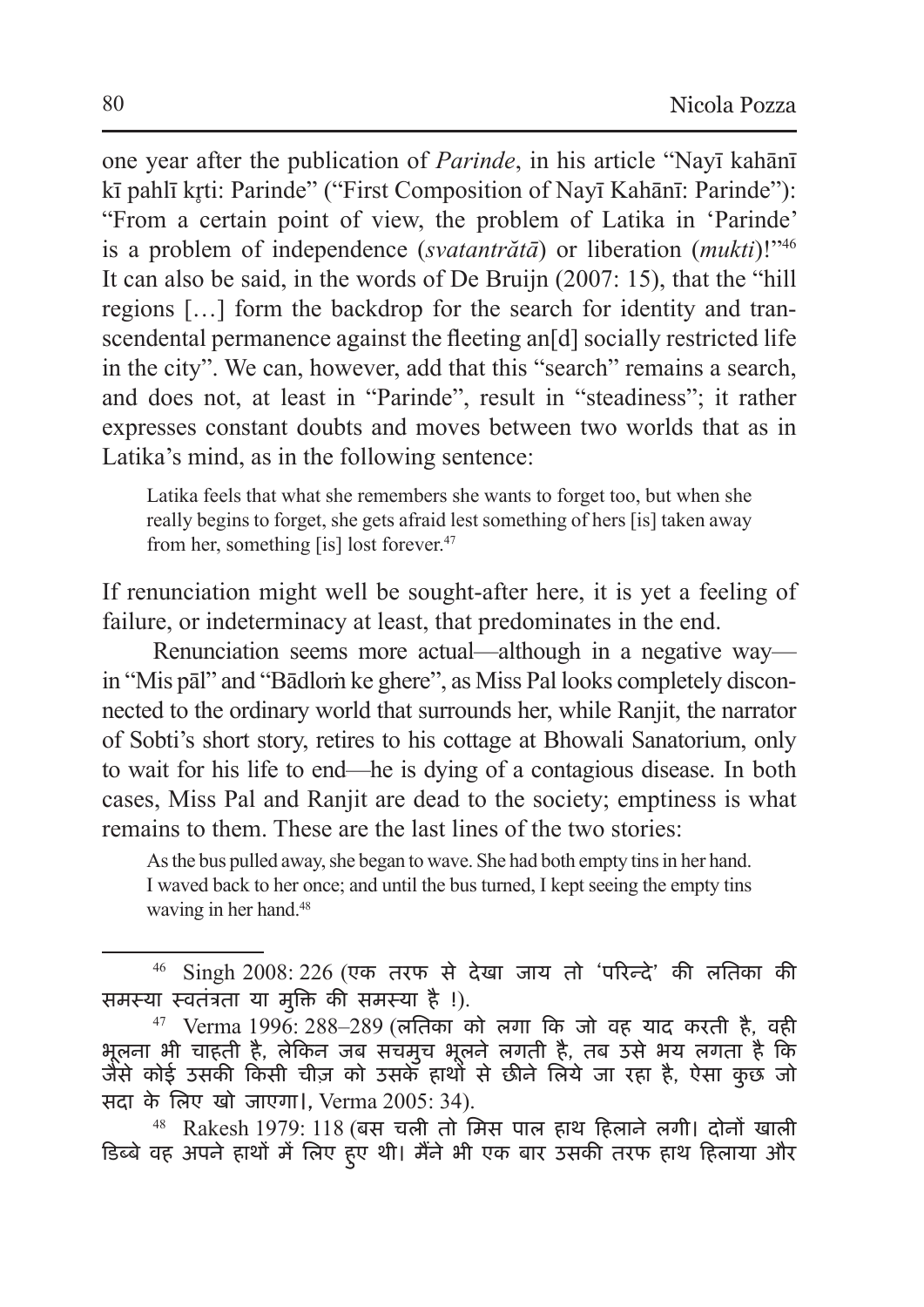Looking at the constantly changing colours of the medicine bottles, at least I have realized that my soul (*man*) will not wander for long in this leaving body. One day, just while looking out of the window, I will merge into these clouds… into these encircling clouds…49

More generally, it can be stated at the end of this contribution that in experimental and modernist Hindi literature, the Himalaya remains a highly symbolic place for the topic of renunciation, respecting thus a topos of religious literature. If its traditional representation (an ascetic man pursuing a spiritual quest) is no longer valued in fictional works of this literature, its general idea of disconnection from the ties and norms of the society because of deep dissatisfaction with its values still provides the primary impulse towards a new way of life for the characters. While religious and philosophical aspects are still present in Agyeya's stories (especially in "Bandoṁ kā khudā…"), they disappear in the short stories of the postcolonial period. Although renunciation remains important to the latter, what predominates, then, is the lack of explicit references to the commonly religious conception of renunciation: women and not men are primarily concerned by this quest, and neither community of ascetics nor remote locations are associated to them. Moreover, renunciation becomes more a negative way of liberating oneself from the everyday social bounds than a means towards absolute and valued liberation.

Before concluding this paper, I would like to come back to its title and especially to a topic that runs through all the stories presented in this article: *wandering*. Wandering is an appropriate metaphor for the "journey" these characters are experiencing, as all the stories develop the idea of exploration and discovery through wandering. A major difference appears, however, between the short stories belonging to the first group and those belonging to the second one. In the former, wandering takes the form of a concrete walk in the mountains and symbolizes the attempt by the character to get rid of the colonial presence

बस के मुड़ने तक हिलते हु ए खाली डिब्बों को ही देखता रहा।, Rakesh 2004: 27).  $49$  Sobti 1996: 228 (see note 37 above for the Hindi version).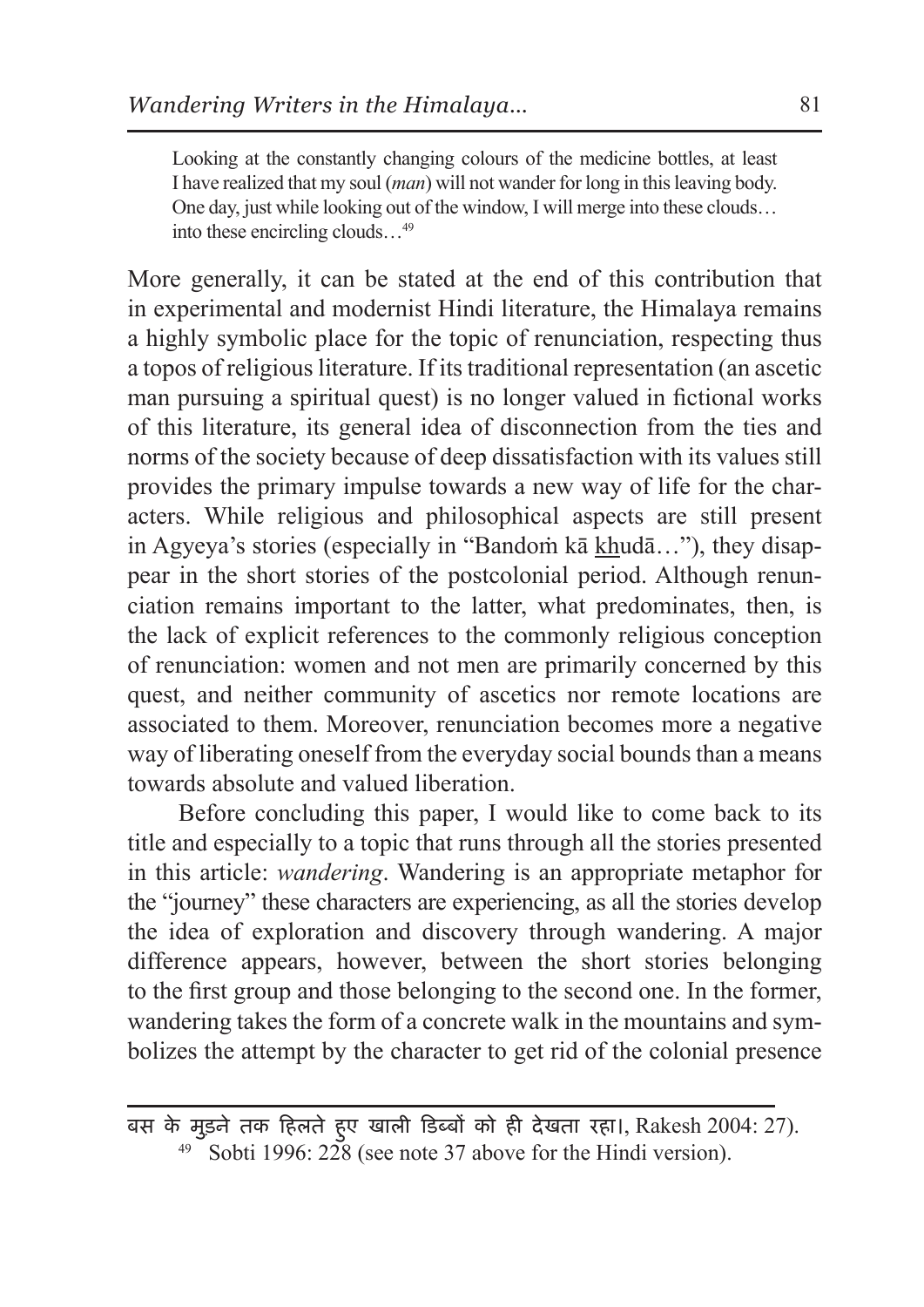and its influence on the mind of every educated citizen; in the latter, it becomes internalized, and symbolizes the character's quest for a deeper identity and meaning of life.

For sure, these and other new characters are bound to pursue their wandering before achieving their goal. This will certainly imply, fortunately, new stories and new wanderings in the Himalaya.

#### **Bibliography:**

- Agyeya. 1962. *Jaya-Dol (Collection of Stories)*. 3rd ed. Kashi: Bharatiya Jnanpith.
- Agyeya. 1997. *Agyeya kī sampūrṇ kahāniyāṁ*. Delhi: Rajpal and Sons.
- Agyeya. 2001. *Are yāyāvar rahegā yād?* [1953]. 6th ed. New Delhi: National Publishing House.
- Berti, D. 2009a. Passé, localité et nationalismes dans la région de Kullu (Inde du Nord). In: G. Krauskopff (ed.). *Les Faiseurs d'histoires: politique de l'origine et écrits sur le passé*. Nanterre: Société d'Ethnologie: 113–142.
- Berti, D. 2009b. Kings, Gods, and Political Leaders in Kullu (Himachal Pradesh). In: M. Lecomte–Tilouine (ed.). *Bards and Mediums in the Khas Kingdoms*. Almora/Delhi: Himalayan Book Depot: 107-136.
- Brass, P. R. 1990. *The Politics of India since Independence. The New Cambridge History of India. 4, 1 The evolution of Contemporary South Asia*. Cambridge–New York [etc.]: Cambridge University Press.
- Chandra, N. 2007. The Pedagogic Imperative of Travel Writing in the Hindi World: Children's Periodicals (1920–1950). In: *South Asia: Journal of South Asian Studies* 30.2: 293–325.
- Damsteegt, T. 2001a. The Erotics of Moonlight and other Connotations in Modern Hindi Literature. In: *Modern Asian Studies* 35.3: 727–71.
- Damsteegt, T. 2001b. Ajñeya and Anticolonialism. In:D.W.Lönne (ed.).*Toḥfa-e-Dil, Festschrift Helmut Nespital. Reinbek: Dr. Inge Wezler: 153–166.*
- De Bruijn, T. 2007. Reading Modernism in Hindi Writing: The Case of *Nayī Kahānī*. Unpublished paper.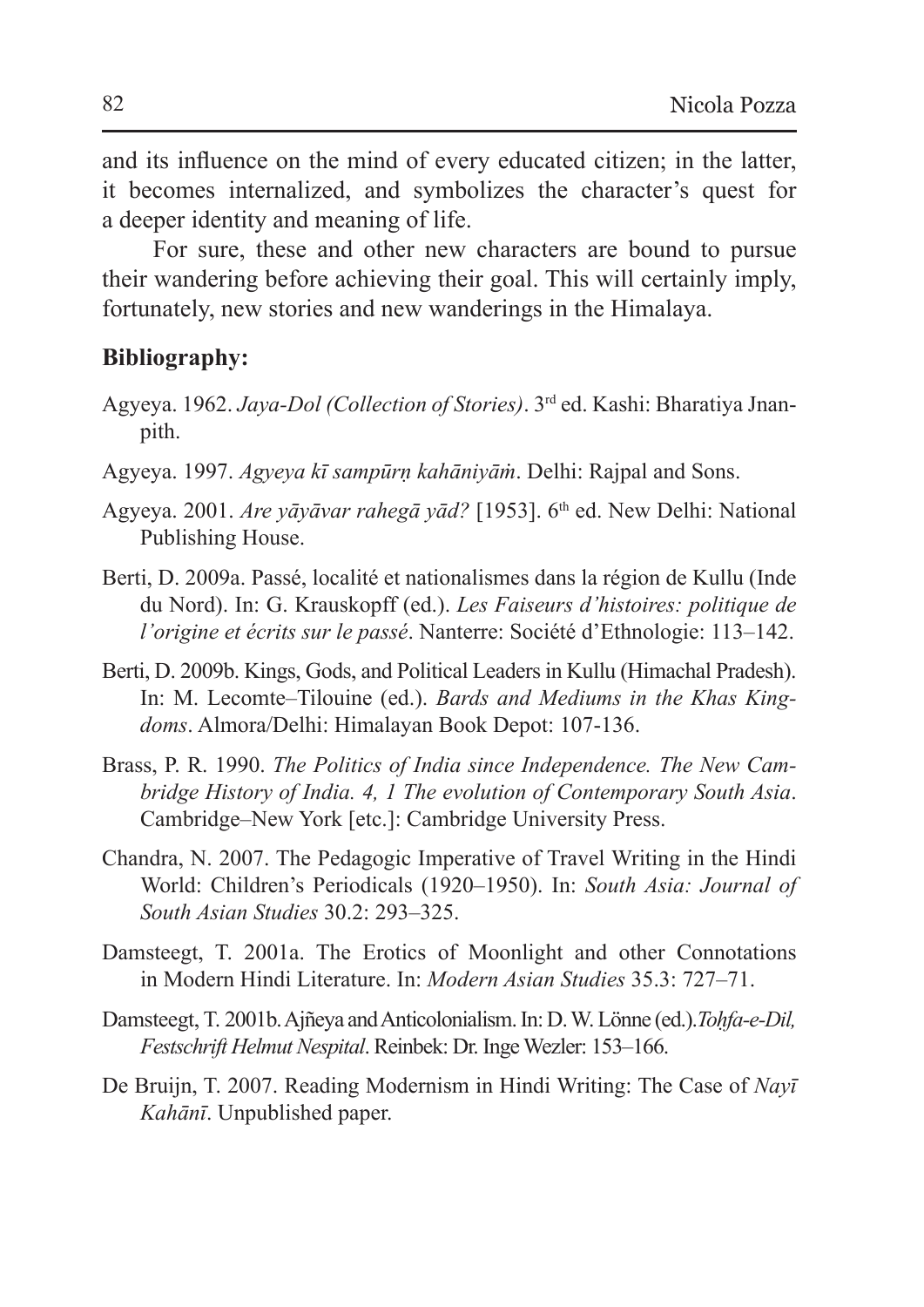- Gandhi, M. K. 1997. *Hind Swaraj and Other Writings* [1909]. Edited by Anthony J. Parel. Cambridge: Cambridge University Press.
- Kennedy, D. K. 1996. *The Magic Mountains: Hill Stations and the British Raj*. Berkeley–Los Angeles–London: University of California Press.
- Luchesi, B. 2006. Fighting Enemies and Protecting Territory: Deities as Local Rulers in Kullu, Himachal Pradesh. In: *European Bulletin of Himalayan Research* 29–30: 62–81.
- Pennington, B. K. 2005. *Was Hinduism Invented? Britons, Indians, and the Colonial Construction of Religion*. New York: Oxford University Press.
- Rakesh, M. 1979. Miss Pal. Translated by Frances W. Prichett. In: *Journal of South Asian Literature* 14.3/4: 99–118.
- Rakesh, M. 2004. Mis pāl [1961]. In: *Mohan rākeś kī sampūrṇ kahāniyāṁ*. Delhi: Rajpal & Sons: 9–27.
- Rakesh, M., K. P. Singh and A. Wajahat. 1973. Interview with Mohan Rakesh. In: *Journal of South Asian Literature* 9.2/3: 15–45.
- Sankrityayan, R. 2009. *Himācal: ek sāṁskr̥tik yātrā*. Vol. 2. New Delhi: Vani Prakashan.
- Singh, N. 2008. Navī kahānī kī pahlī krti: Parinde [1960]. In: N. K. Nawal (ed.). *Nāmvar sañcayitā*. New Delhi–Patna: Rajkamal Prakashan: 225–236.
- Snehi, Y. 2011. Diversity as Counter-Hegemony: *Reet* and Gender Relations in Himachal Pradesh. In: C. Singh (ed.). *Recognizing Diversity: Society and Culture in the Himalaya*. New Delhi: Oxford University Press: 75–97.
- Sobti, K. 1996. Bādloṁ ke ghere [1980]. In: B. Sahni (ed.). *Hindī kahānī saṅgrah*. New Delhi: Sahitya Akademi: 209–228.
- Teltscher, K. 2002. India/Calcutta: City of Palaces and Dreadful Night. In: P. Hulme and T. Youngs (eds). *The Cambridge Companion to Travel Writing*. Cambridge: Cambridge University Press, 191–206.
- Verma, N. 1996. Birds. Translated by J. Ratan. In: B. Sahni (ed.). *Anthology of Hindi Short Stories*. New Delhi: Sahitya Akademi: 262–296.